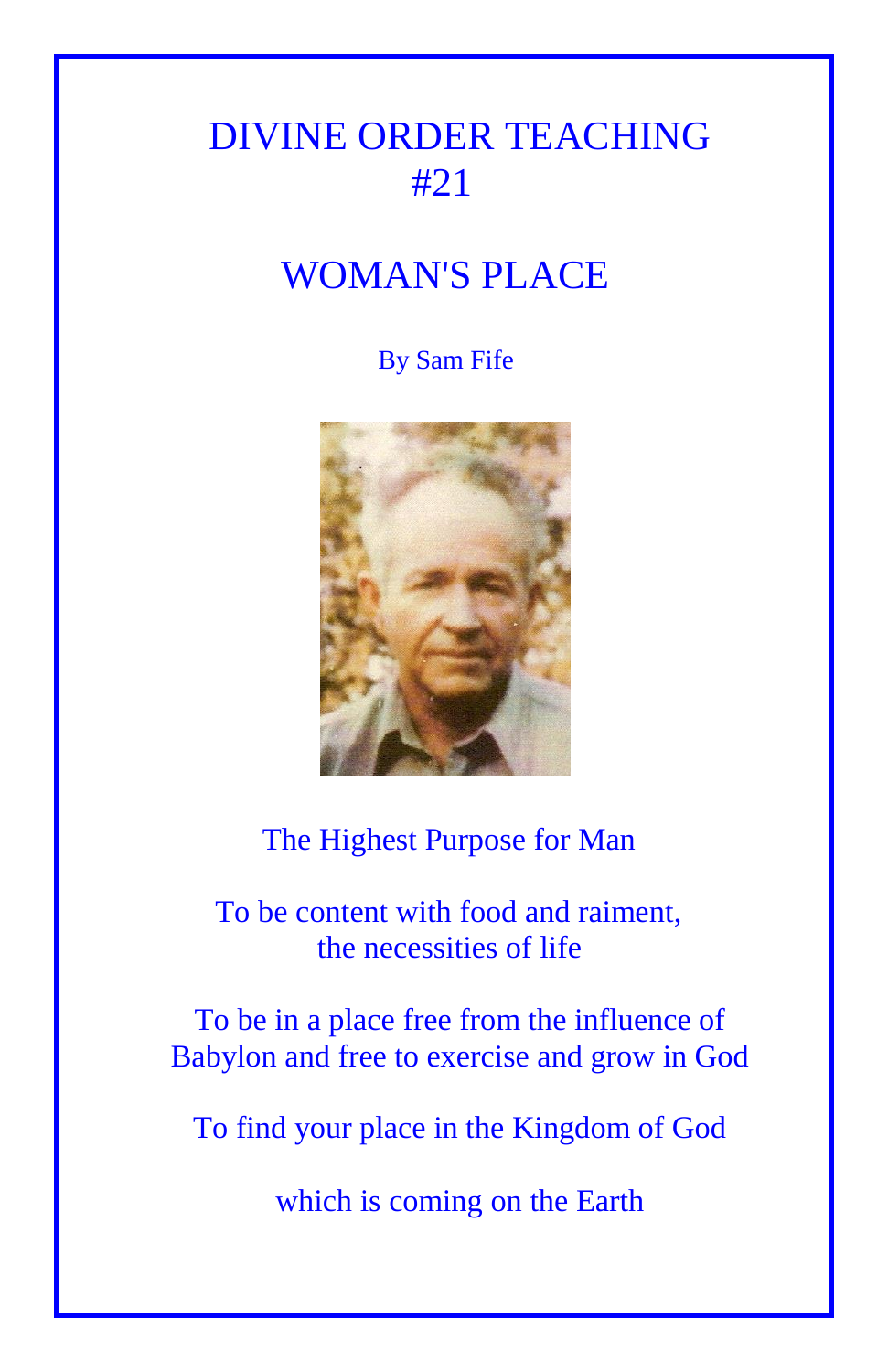#### **WOMAN'S PLACE**

| In Abraham,                              | Page 11 |
|------------------------------------------|---------|
| In Israel,                               | Page 19 |
| In the Church Which is His Body, Page 22 |         |
| In the Manchild                          | Page 32 |

 The title of our message in this issue of The Word is the theological question over which there has been much controversy among ministers of the 20th Century, and particularly of this past decade. There are those ministers who insist that it is not in God's order for a woman to have any place of leadership or authority in the Church whatever, and especially no place of authority or leadership over any man in the Church, no matter how carnal or how unanointed that man might be, or how anointed or how spiritual the woman might be; and that God will not anoint any woman to any place of spiritual authority or leadership in the Church of this New Testament age; and especially do they insist that God would never, in His order, anoint a woman to an Elder's or an Apostle's ministry.

Then there are other ministers, of which I, myself am one, who refuse to put any limitations on the Christ the Son of God that has been birthed in each woman at her New Birth; but insist on leaving the Christ the Son of God that has been birthed in each woman at her New Birth full freedom to manifest Himself in any way and in any form and Ministry that He may choose. Most of the articles written on this subject have been written by the ministers who are on the other side and seem to proceed on the assumption that we who allow women Ministries are simply ignoring the Scriptures upon which they base their convictions, and that we do not have any scriptural basis for our own stand whatever. But we who allow women Ministries in our midst have not refrained from writing articles or entering into the controversy over the subject, or seeking to defend a position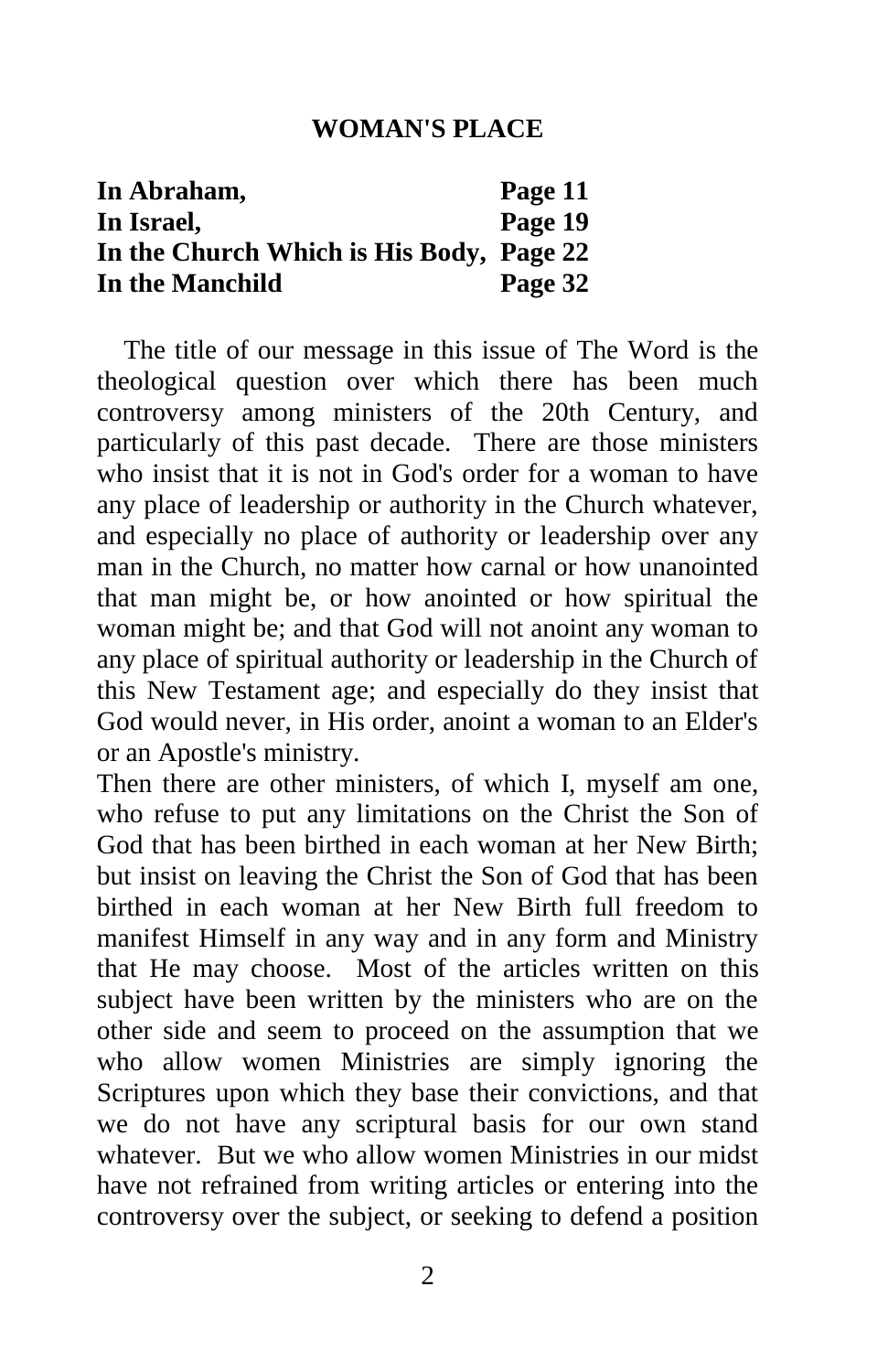because of lack of scriptural basis and foundation for our convictions; but only because we have full assurance that nothing can be done against the Truth, but only for the Truth, and therefore we have been content to see God go ahead and use His anointed women Ministries in the calling that He has given them and enjoy and rejoice in the fruits thereof, regardless of doctrinal controversy over the subject.

 Added to this has been the fact that we have felt no unction or anointing from the Holy Spirit to write on the subject until now.

However, recently the Spirit of God has begun to deal with my heart to reveal in print the solid, scriptural foundations that many of us who respect God's anointed women Ministries stand on, so that all who sincerely desire to know the Truth might at least be able to see both sides of the question. Most who have written on this subject hitherto have titled their article, "Woman's Place in the Church," but this is by far an oversimplification of the question. For one cannot come to a full understanding of the full answer to this question without coming to an understanding of woman's place in the progressive unfolding of the total plan and purpose of God for His creation that we find in the Bible from Genesis through Revelation.

 For woman's place in the total scheme of God's Divine Plan has been progressively changing: first, for the worse and then for the better, ever since God brought her forth here on this earth out of Adam.

 Also, most ministers who have written on this subject hitherto have sought to prove their convictions by using the "proof-text" method of going through the Bible and pulling out and putting together some of the literal, letter-of-the-Word statements from Paul's and Peter's epistles on the subject of women, and sincerely, I am sure, feeling the interpretation they feel the Holy Spirit has given them to those statements conclusively settles the matter.

 In our dealing with the subject it is our purpose to go back to the beginning and follow the progressive unfolding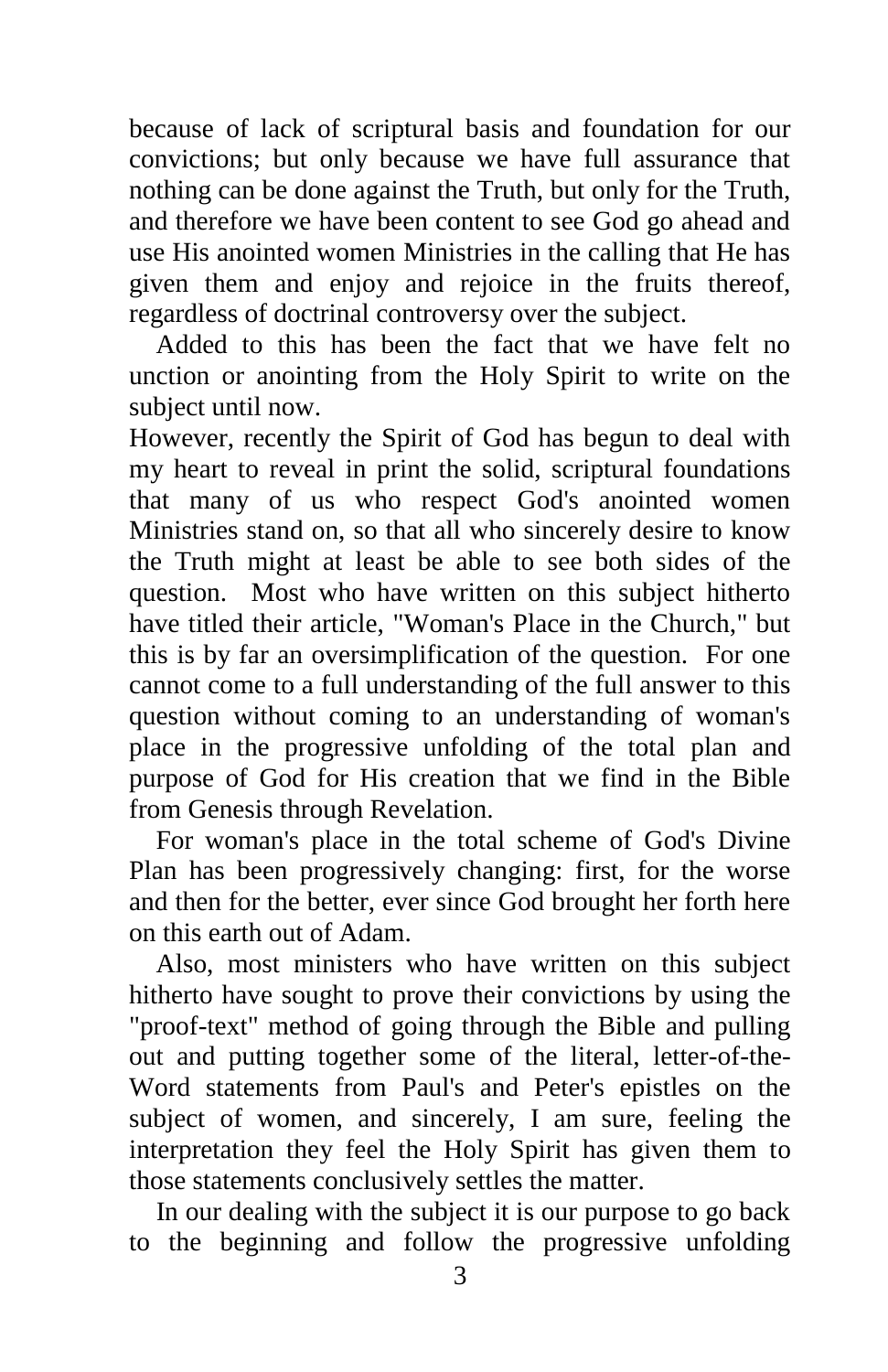revelation of God's purpose for woman in her relationship to God, and to man, and to Christ, all the way thorough the Scriptures from Genesis to Revelation; that God's people might begin to see woman's place in the Divine Plan and purpose of God and thereby also understand woman's place not just in the Church but woman's place in the first Adam, woman's place in Abraham, woman's place in Israel, woman's place in the Second Adam, woman's place in the Church which is His Body, and then woman's place in the Manchild.

 The first step in dealing with this question is to see the purpose for which God brought forth individual woman here on this earth in the beginning. We cannot see that purpose by going through the Bible and finding a few literal, letterof-the-Word verses of Scripture which speak of woman. We can only see that purpose when the Spirit has led us, over a period of time, through the revelation of His Word, to understand the whole plan and purpose of God for all human flesh. Therefore, when, after a period of growth through the revelation of God's Word, God at last has brought us to the twelfth chapter of Revelation where, in his great vision on the Isle of Patmos, we hear John say, "I saw a woman clothed with the sun, and with the moon under her feet, and she brought forth a manchild who was caught up to the throne of God to rule all nations with a rod of iron," we begin to understand that the total plan and purpose of God for human flesh in this earth is this: it is that God, through Jesus Christ, through an anointed Husband Ministry, is entering into a Spiritual Marriage Union with all human flesh, through a called out segment of human flesh called His Bride, the Church; to plant in Her Spiritual Womb the Incorruptible Seed, the Word of God which will in this end of the age birth and bring forth a many-membered Manchild who will be an incorporation of the Nature of His Father-God, the Nature of Deity, and the nature of His mother, human flesh, the human nature; that in this Manchild, born of their union, the twain might become One Flesh.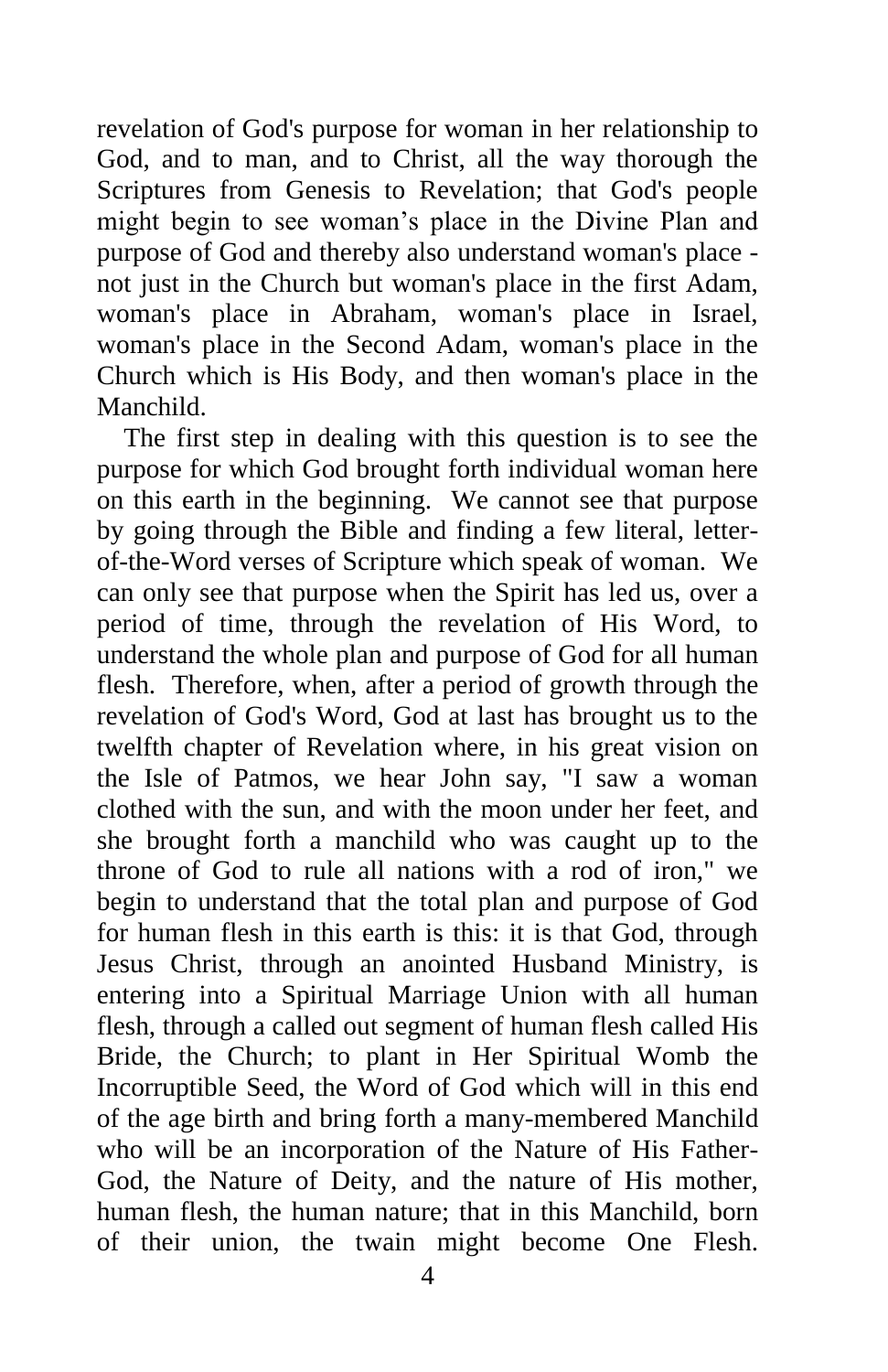Therefore we see that the reason God put human flesh here on the earth in the beginning was to be His Bride, His Wife; that God, Who is Spirit, Who is the Eternal Man, invited her into that spiritual Marriage Union with human flesh through which the Life of Spirit, the Man, might be manifested in and through the woman, human flesh, in a Manchild, a manymembered Manchild - who will rule this earth in glorified bodies, who will be the manifestation of all of the fullness of the Glory of God.

 You see, the Bible states clearly that in the beginning there was only God. But because God had a Father Nature, He had to birth a Son: because when one has a father nature, the deepest craving of their nature is to birth and bring forth within their own being a son in the likeness of themselves. Therefore, because God had a Father Nature, He had to birth a Son: but the problem was He didn't have a Wife. Now this would have been a problem for us, but it was not a problem for God, because He had His Wife in His own side. Because in the beginning, before human flesh was, God had both Male and Female in Himself. We know this is so because everything in this earth came out of God, and if God had not had Male and Female in Himself in the beginning we could not leave male and female in the earth today. So when God put the human creation here on the earth - human flesh what He was doing was taking His Wife out of His side and placing her here on the earth at His side; and now through Jesus Christ He is entering into a marriage union with her, in which He is bringing the woman, human flesh, to the Man, God, who is Spirit, that in a Manchild, born of their union, the twain might become One Flesh. We find in the book of Genesis that when God put Adam here on the earth, this is how He brought forth his wife.

He brought forth first only the man, and then brought Eve, the woman, out of the man's side as a type to reveal that first, in the beginning, there was only God the Man and human flesh then was brought out of His side; and then Genesis says after God brought Eve, the woman, out of Adam's side, He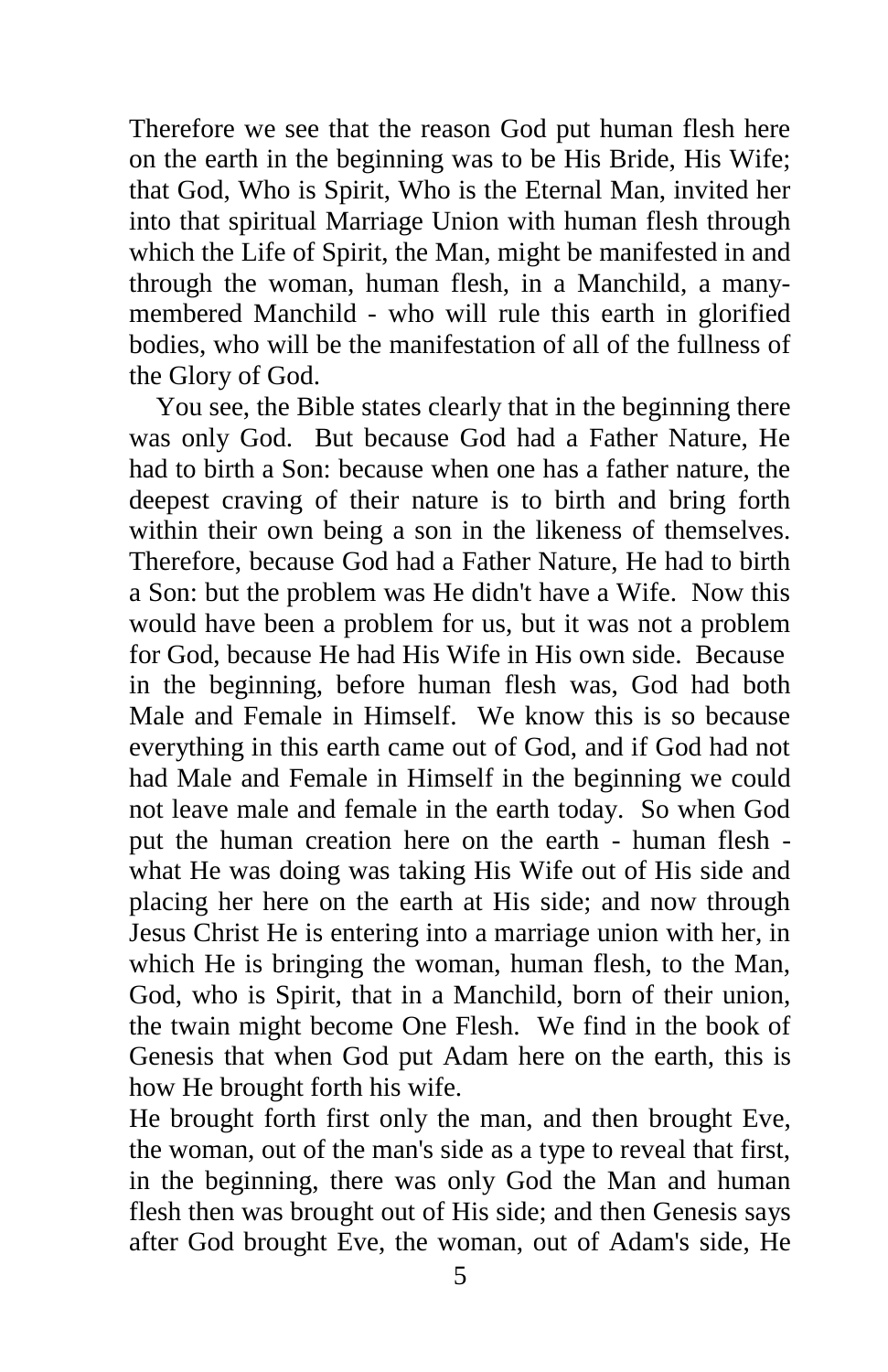brought the woman to the man, that in a manchild born of their union the two might become one flesh. This was all done as a type and a revelation to reveal what God is doing in His relationship with all human flesh.

 Therefore we find that when God brought forth human flesh in the earth it was to be His Bride, His Wife; and also we find that both Adam and Eve, from God's standpoint, were the woman: both were flesh and both were God's Bride. The only reason He made them man and woman - individual man and woman, bride and bridegroom, husband and wife was as a visible type and revelation to the world of His own relationship with all flesh, both men and women. Therefore we see that the true woman in the earth, in relationship to God, is human flesh both man and woman; and the only True Man is God, Himself, Who is Spirit; and that God brought forth the individual woman, Eve, in the beginning only to be a type of God's many-membered Bride, human flesh; and that God brought forth Adam, the man, her husband, only to be a type of God, the Eternal Husband, and that Eve, the first woman's place or position in Adam, or in her relationship to Adam, her husband, was to submit herself to the ministration of life that came from her husband to be the channel through which the life of her husband, Adam., was to be channeled into and propagated into the world. And

since Adam, himself, at that time, before the fall, was walking perfectly in the Spirit and in perfect union with God, had a woman-relationship to God, his Head; through submitting himself to God, his Head, he would be the woman - the channel - through which the life of God would flow through him in his husband-relationship to Eve; and then through Eve, the individual woman, into the world.

 Now at that time there was no such thing as the Church, as we know and understand the term today. The Church came into being after the fall as a redemptive instrument in the hands of God, or as the term to describe that called-out segment of human flesh, the Ecclesia, or the Bride of Christ, through which God is dealing with all human flesh,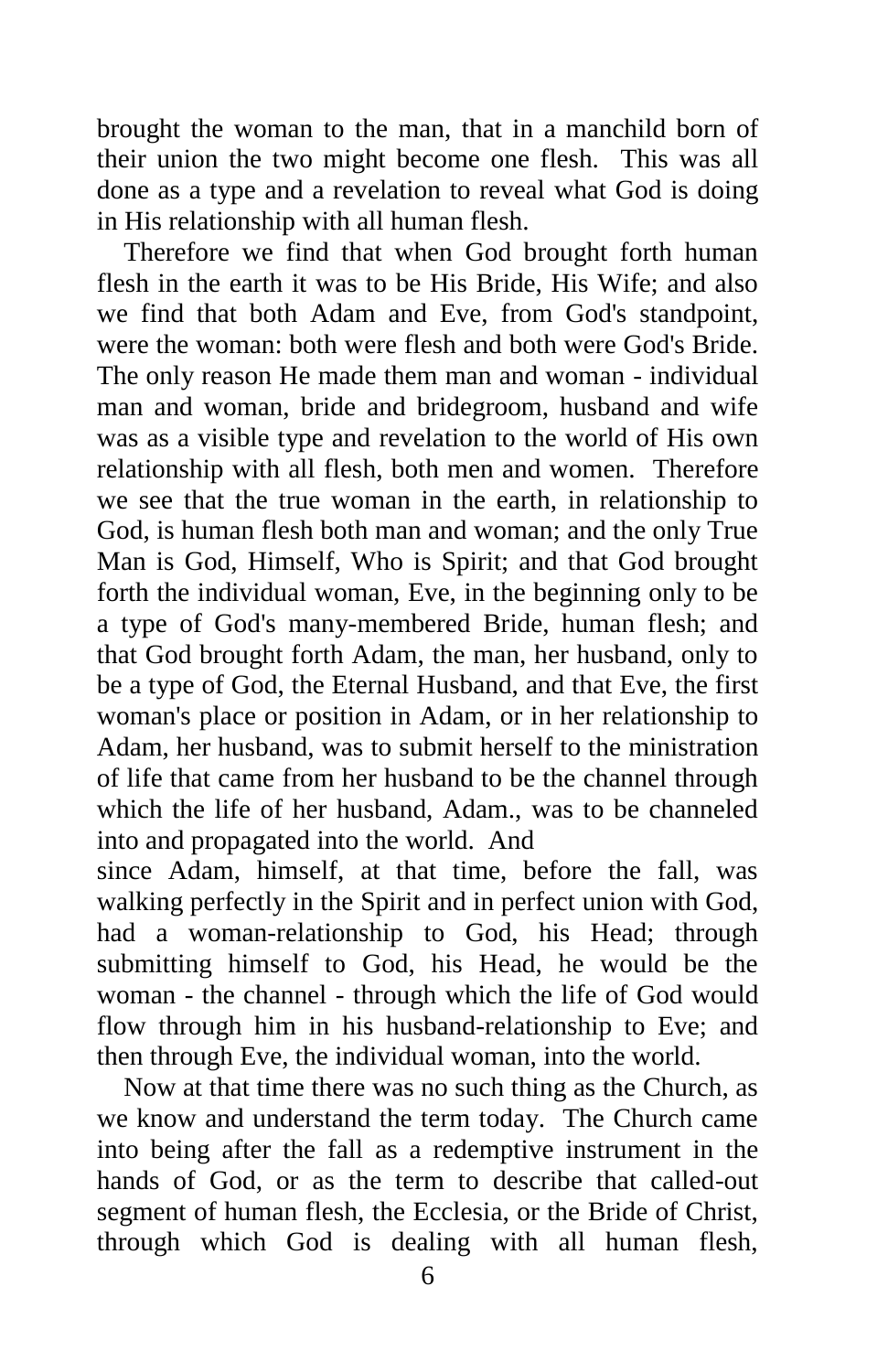ultimately to fulfill His original purpose of birthing and bringing forth out of His union with human flesh a manymembered Manchild Who will be the fullness of His glory. But at that time there was no separation and no certain segment of human flesh that was called out of the rest of human flesh to be the Church or the Bride of God, or of Christ, but all human flesh that was here in the earth was the Bride of God both Adam and Eve. And so you see, when we deal with woman's place in Adam we're not dealing with woman's place in the Church, because at that time there was no Church.

Now the life that God had given all human flesh at that time was corruptible life, that could be tempted and be corrupted, and fall. God's purpose for allowing this to be so was that God's Bride, human flesh, through facing temptation ultimately would overcome temptation and come forth an incorruptible Life, that could never be tempted again. And since Eve, the individual woman, was the type of all human flesh that could be tempted and corrupted; she herself, therefore, had life that was corruptible and that could be tempted.

If therefore there was a necessity for oversight; and it is for this cause that God made that first individual woman under the oversight of her husband, but he was, himself, human flesh that could also be tempted and corrupted, therefore he was under the oversight of God.

God made him in such a way as to give him the oversight over the individual woman. Eve, as a type to reveal that all human flesh, the Bride of God, needed to walk in union with and submitted to and under the oversight of her Husband, God. Therefore the woman's place in Adam - in her relationship to Adam, her husband, and to God - was the head of the woman was the man Adam, and the Head of the man was God. Therefore Adam had a Bride relationship to God, his Head, and was the channel through which the Life of God was to be channeled into and through Eve, and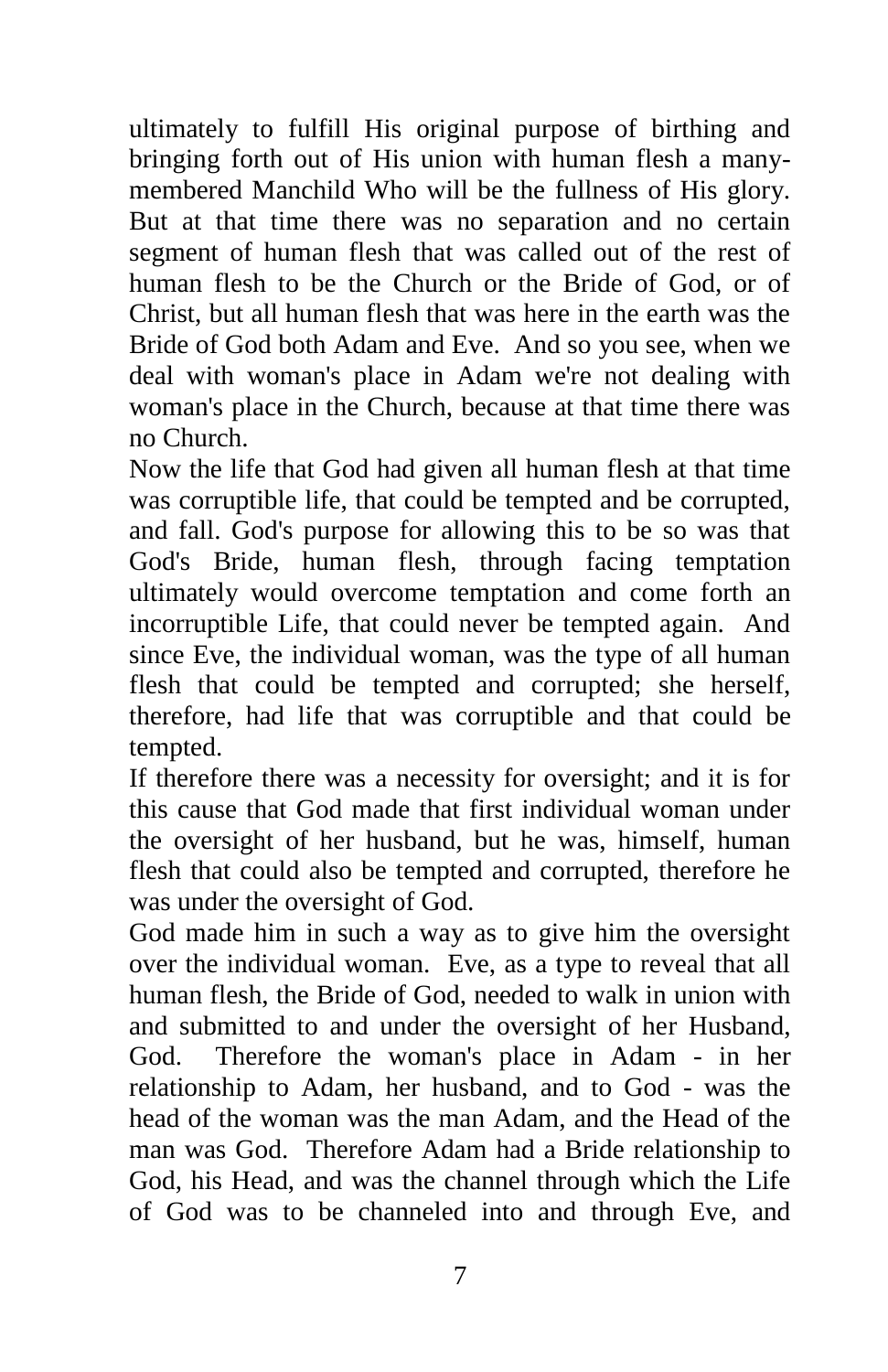through the Manchild that was born of that union, into the world.

 And therefore through Eve, the individual woman, submitting to her head, Adam; and Adam, as the Bride of God, submitting to his Head, God: the Life of Spirit - God would be channeled through human flesh into the world.

 Now the reason the man, Adam, could have the greater wisdom to be worthy to have oversight over the woman, Eve, was because he had a deeper union with God and a greater anointing from God; because he, himself, came out of God's side, but Eve, the woman, didn't come out of God - she came out of Adam. And it was for this cause that Adam, the man therefore had a deeper union with God and a greater anointing from God; and therefore was qualified and worthy to have oversight over his wife, as a type of the fact that God having a greater wisdom than the human flesh that He had brought forth in both Adam and Eve - had oversight over them. Now this oversight did not mean that Eve was in bondage to her husband Adam, being her boss and her ruler, and unable to make a move without first asking him if she could make it, but she was free to move in the Spirit in her own relationship with God through the Spirit, as the Spirit led her, without asking her husband; but only under the oversight and the watchful watch care of the greater anointing that was in her husband, to judge her movements and her leadings, to be sure it was the Spirit of God she was moving in, and to discern if she ever became deceived by a false spirit - which she ultimately did - and protect her from it. It was not that she had no relationship with God except through Adam; for it was God's ultimate purpose to bring forth an incorruptible woman, human flesh, someday, that would need no oversight whatever; but would, as a Bride, move always in perfect union with Himself and His own purposes, out of their perfect union with Him, and not out of oversight that compelled them to do so,

 But since human flesh had not come to that incorruptibility which could not be tempted and was young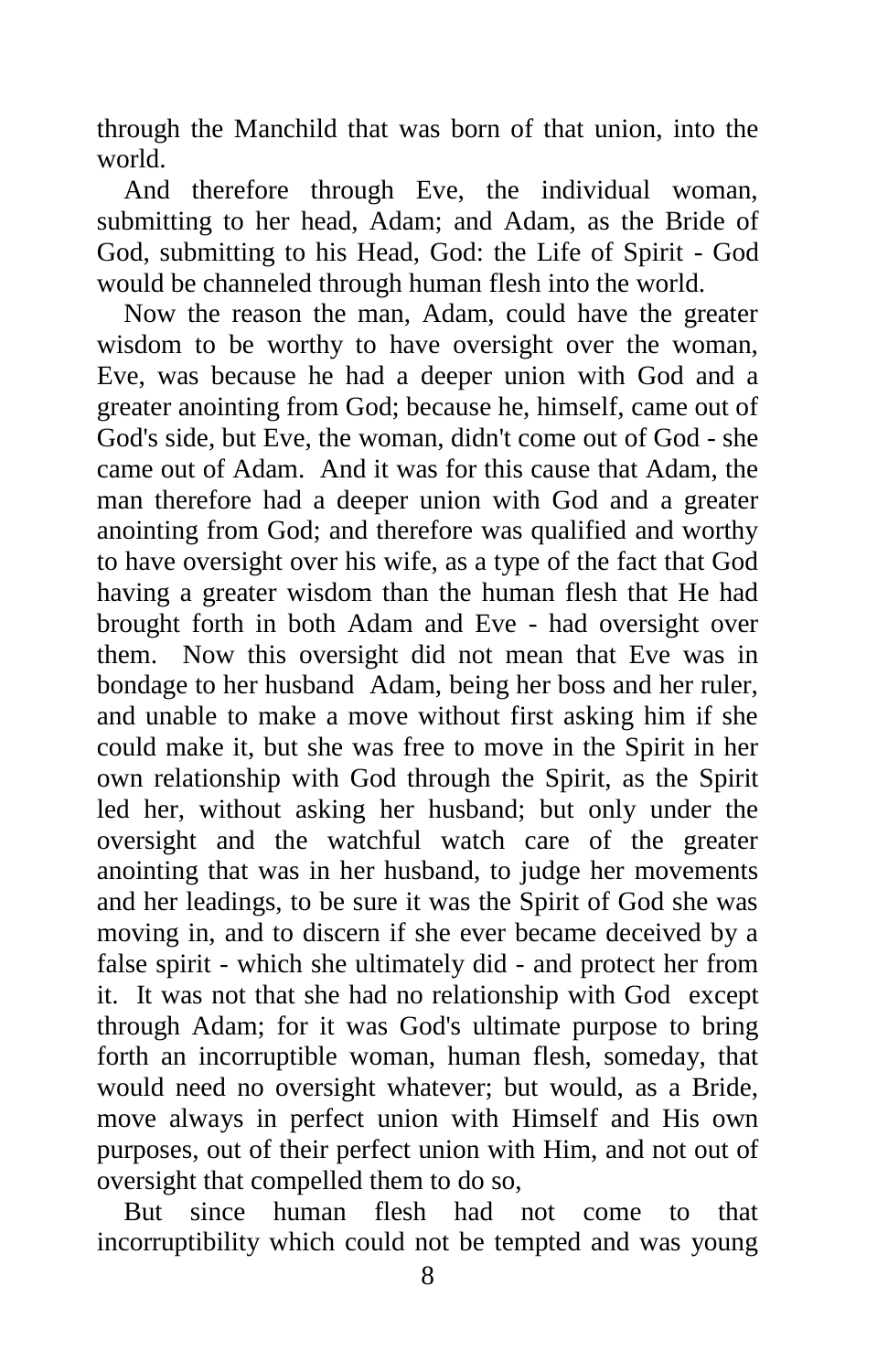in its progress toward the fulfillment of God's purpose for it, God made the provision of oversight: but not oversight that was a bondage that left the woman with no freedom to have union with God through the Spirit, without going through her husband; it was oversight that left her perfectly free to have her own personal union with God through the Spirit, without going through her husband: but under the loving oversight and watchcare of the greater anointing and union with God that was in her husband, Adam.

 This was far different from the submission most men who quote the Scripture, "Wives, submit yourselves to your husband," want from their wives. What they desire is a rulership thing that compels the wife to seek their permission for her every move, and leave her no freedom to be led by and have union with the Spirit of God, who is her greater Husband, that transcends the natural husband that she is married to. It is for this cause that we have husbands today who are themselves not under the anointing and not walking in the Spirit legalistically quoting to their wives the Scripture, "Wives, submit yourselves to your husbands," and demanding a submission from their wife that requires her to ask their permission for everything she does -- often demanding that she do that which is against the leadership of the Spirit of God, her greater Husband - often demanding that she refrain from obeying the leadership of the Spirit of God, her greater Husband - because they, themselves, desire to usurp the place of God, her greater Husband, in her life. They fail to realize that the only reason God gave Adam the oversight of Eve was because he had the deeper union with God, and the greater anointing from God: and therefore no man today has the right to demand that his wife submit to his oversight unless he, himself, is walking in the Spirit of God, and walking in a deeper union with God than she, and has a greater anointing from God than she. For Adam's oversight over Eve was not through some legalistic law that God had made that the man was the head of his wife, but through his deeper union with God, and with the Spirit of God.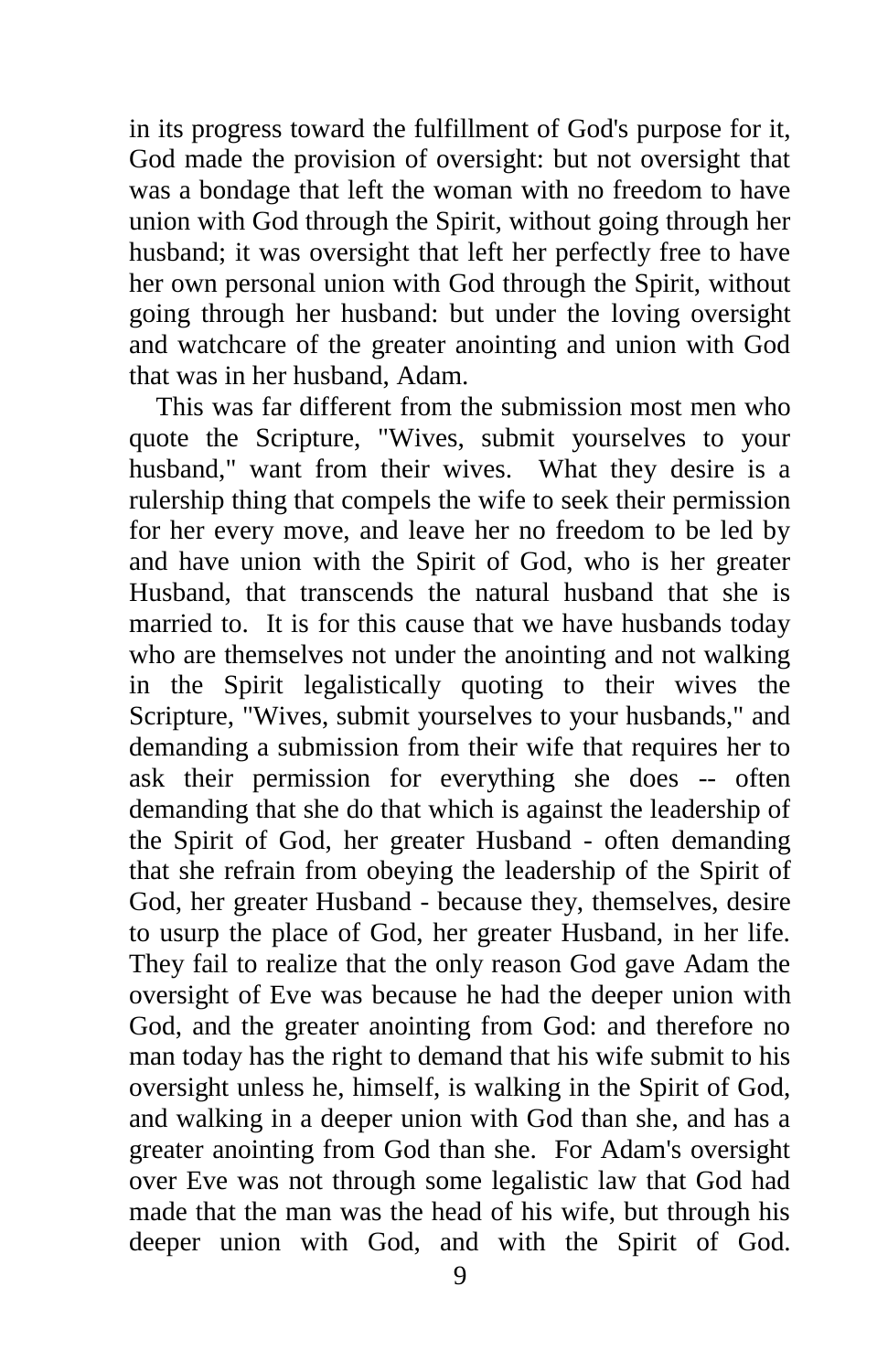Therefore, today God has not made any legalistic law that gives the man who is not walking in the Spirit, and who does not have the deeper union with and anointing from God, oversight over his wife, who is walking in the Spirit.

 The fact that Eve did not stay under the oversight of Adam and thereby caused the fall, does not establish a premise that all of God's women today are still under the curse of Eve's weakness, and thereby more susceptible to being deceived by Satan than men, for they have been redeemed from that curse of Eve's weakness by the blood of Jesus Christ; and at their New Birth the Son of God, Jesus Christ, has been birthed within them. Therefore that Inner Man that is within each one of them has the same greater wisdom and greater anointing than Adam, himself had through his greater union with God through the Spirit. Therefore there is no premise established that because Eve failed, God's women have to fail today, but where Eve failed, because through the precious blood of Jesus Christ, and by virtue of the Inner Man, the Son of God that has been birthed within them; Who has that greater wisdom and that greater anointing and union with God that Adam himself had - God's women today can succeed, and God has made provision for them to succeed, without failing.

 The thing that caused the fall long ago was when Lucifer, the devil, presented himself to Eve as an angel of light, and gave her a great revelation that the Tree of Knowledge was good to eat, and desired to make one wise; instead of bringing that revelation to her husband, Adam, for his judgment and the judgment of his greater anointing, that it might be judged and exposed as not from God; she came to Adam and told him that the tree was good to eat and desired to make one wise. However, Adam's failure was no less great than hers, for instead of moving in the greater anointing and wisdom and authority in the Spirit that God had given him, and judging it and exposing it as from the devil - for the Bible clearly says he was not deceived - in his own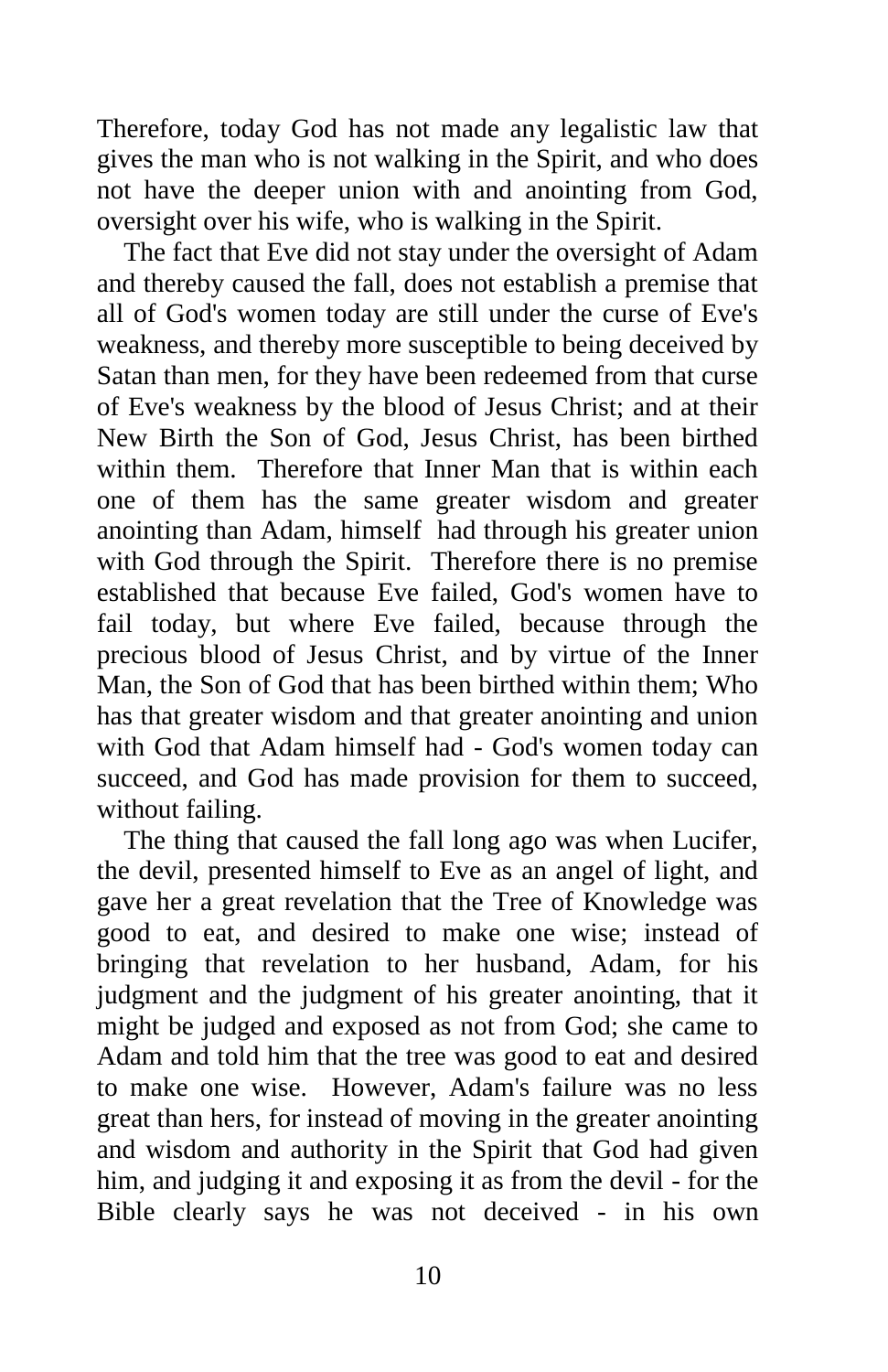weakness, he went along with it, just to keep from having trouble with his wife; and thereby the fall came into being.

 So we have revealed that woman's place in Adam was a place in which she was under the oversight of her husband: but that husband was himself also under the Headship and oversight of God, and before the fall, walking in a deeper union and anointing from God; which was his only qualification for that oversight, and not some legalistic law that God had made, putting him over his wife: and that through failing to submit fully to that oversight, Eve, the woman, caused the fall.

 But we have also revealed that this does not establish a premise that God's women in the Church today have inherited Eve's weakness, and therefore are more susceptible to deceit by Satan than men who are Christians. For the Word of God makes it very clear that through the shed blood of Jesus they have been redeemed from the curse of Eve's weakness, and by virtue of the fact that in their New Birth the Man, the Son of God, Christ Jesus, has been birthed within them -- therefore when they are moving in the Spirit, they are not moving in their outer woman, but they are moving in the Second Adam, Christ Jesus, who has the same greater wisdom and anointing and union with God that Adam had. Therefore there is no premise established that they are more susceptible to deceit than men who are Christians and therefore, in their walk in the Spirit, are in any way inferior to men in their walk in the Spirit.

## **WOMAN'S PLACE IN ABRAHAM (Flesh With A Promise)**

 Now we follow the thread of God's dealings with man in His effort to redeem human flesh from the fall, after Adam and Eve fell, down through the course of history through Abel's day - when Abel, God's man of the Spirit was slain by Cain, the man of the flesh and thereby leaving God with no spiritual man that He could continue to work out His plan for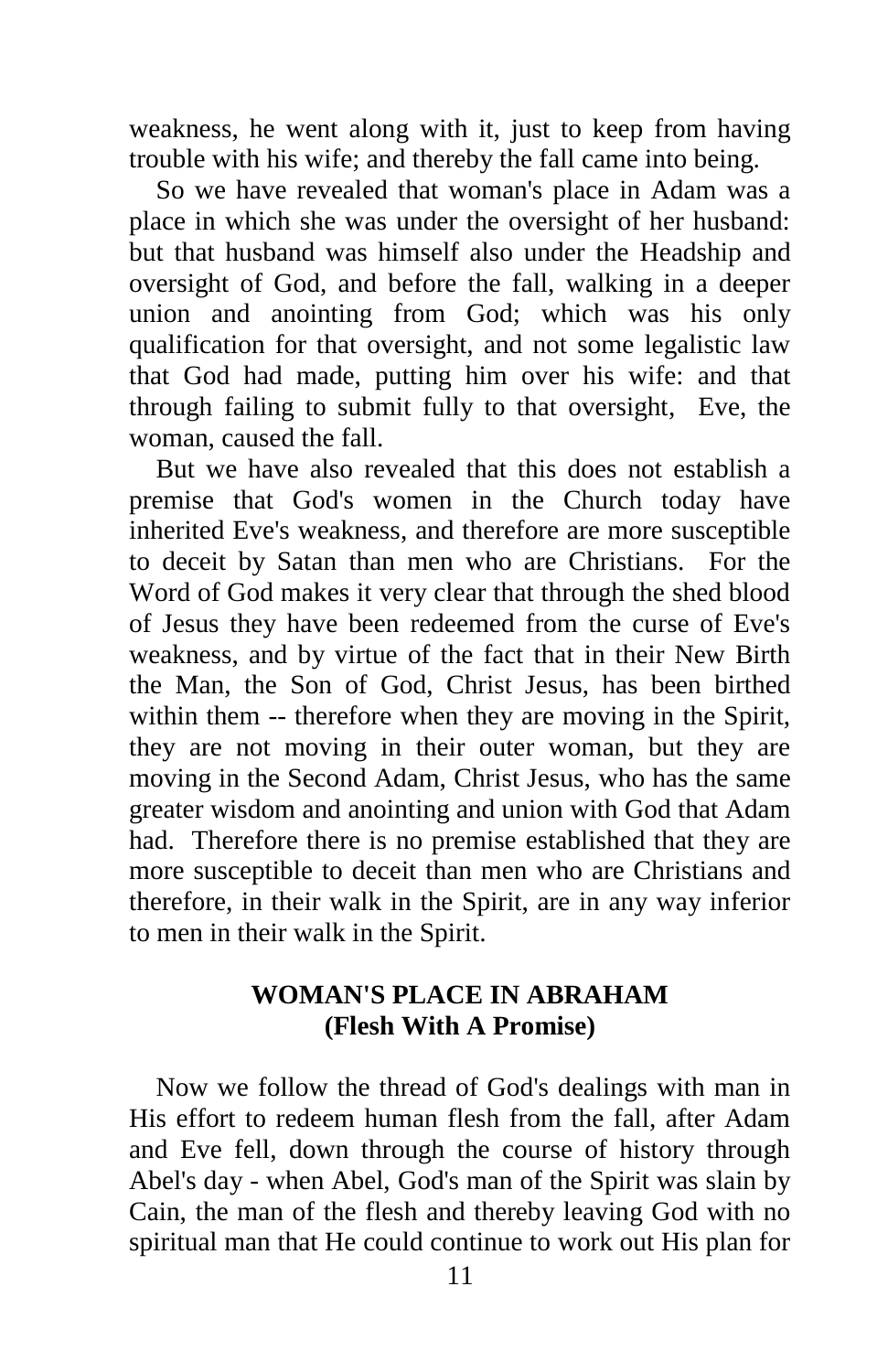redemption through. Then we find Eve, the woman, knowing her husband again, and another seed, Seth - whose name means appointed - being brought forth; thus revealing he was the elect of God, chosen and appointed before the foundation of the world to bring forth spiritual seed, that God could again begin to deal with, through the Spirit. And so we find the Bible says Seth began to bear seed, and then began to call upon the Name (the Nature) of the Lord again: or men began to walk in the Spirit again.

But then the Bible says the Sons of God, who walked in the Spirit - Seth's seed - began to mix marriage with the daughters of Cain –the descendants of the man of the flesh: therefore human flesh began to deteriorate and degenerate again, until, by the time of Noah's day, we hear God say in Genesis 6 that man had become also flesh, and there was no one left in the earth but one man, Noah and his family that God could still work with through the Spirit; and therefore we find God wiping that whole generation off the face of the earth in judgment, and saving a remnant, Noah and his family, to continue working out His plan of redemption for human flesh. But even Noah's descendants come slowly under the dominion of Satan, until in the third generation after the flood, Nimrod comes forth as a descendant of Noah, establishes Babel - the first world governmental organization after the flood, which later became Babylon - and human flesh begins to deteriorate and degenerate again, until, by the time of Abraham's day, once again a whole generation of people have become so degenerate and so depraved, and so under the dominion of false gods that God must set them all aside, and begin anew to work out His redemptive plan for human flesh.

 This time He does not destroy them, but He just sweeps them aside and reaches down into Ur of the Chaldees and calls one man named Abraham to continue to work out His redemptive plan through. At last, in Abraham, it seems that God has found a man who could pass all the tests of faith that God gave him: good earth, in which God's redemptive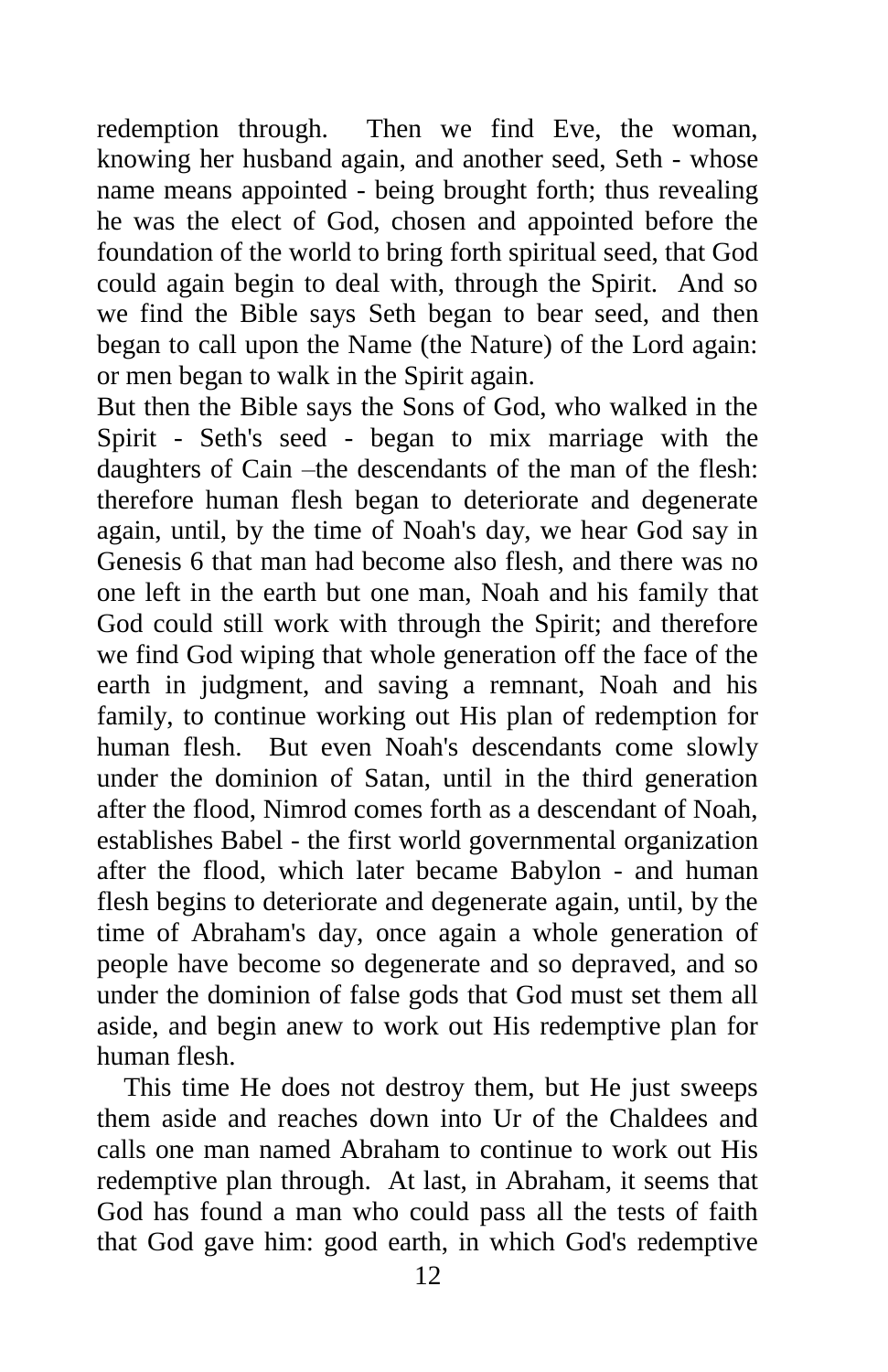plan could at last begin to take root! This is why the Bible, in the New Testament, refers to Abraham as the root of God's Tree of Life, saying that we are built upon the root of Abraham, and that we do not bear the root, but the root bears us. And so we find that God calls Abraham and his wife, Sarah, out of Ur of the Chaldees - telling them to leave their home, their country, their father's house - and takes them into a new land, a land of promise, a land where they are pilgrims and sojourners, have no certain dwelling place in the land passing up and down through it but never having a title deed to any portion of it except one little grave plot that Abraham bought when his wife, Sarah died; and yet having a promise from God that they would one day be the owners of it; and that he and his seed would inherit the land. Of course the land that God was talking about was not just the area he was in, but the whole earth; for Abraham and Sarah were only the first two in the type of all that segment of human flesh that God has called out of and separated from the masses of human flesh to walk in a new Land of Promise, that was from then on referred to in the Scriptures as God's Ecclesia - His called-out Ones in every generation; who then came to be called in this New Testament Age the Church, the Bride of Christ, Who are "Flesh with a Promise,"

Who are Pilgrims and Sojourners in the earth - walking up and down in it, Who are a Wheel within the middle of a Wheel; misfits everywhere they go if they are truly walking in the will of God for their lives - never able to be compatible with the world system around them; estranged or strangers to all their neighbors around them who belong to The System that is really, at this point, the owner and controller of the land. And yet we have a promise from God that one day we will inherit the whole earth and be the owners of it and the rulers of it. Therefore just as Abraham and Sarah were "Flesh with a Promise" in a strange land, so God's Ecclesia in every generation is "Flesh with a Promise" in a strange land. In this New Testament Age, we are redeemed "Flesh with a Promise," Jesus having already come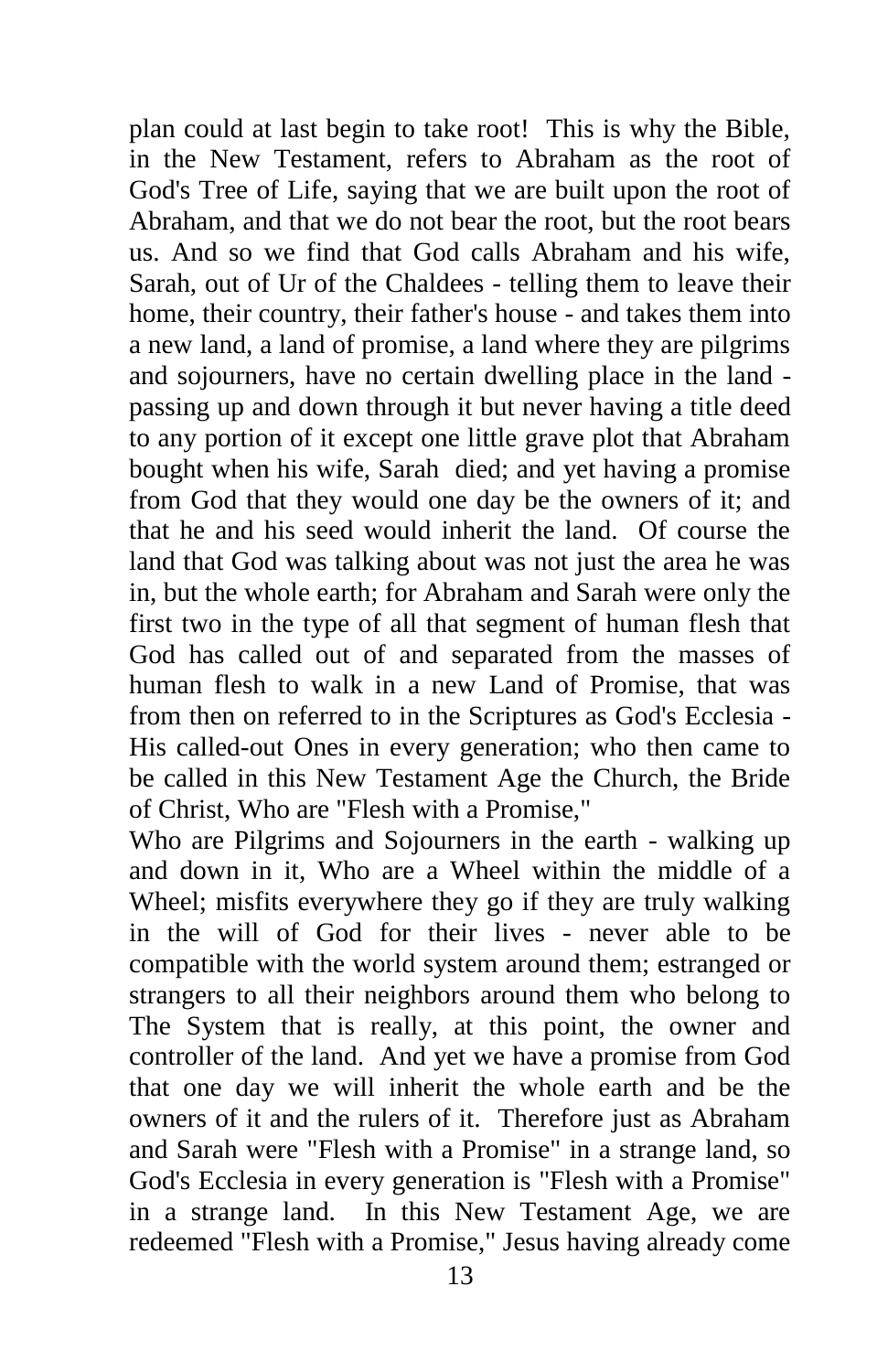and shed the blood of redemption; but in Sarah's time she was not yet redeemed "Flesh with a Promise" but only "flesh with a Promise."

 In this land of promise God gave two great promises to Abraham. One that projected far out into the future and was not to be fulfilled except in his Seed, his Descendant in this, the End of the Age; and the other that was to be fulfilled in his lifetime, In one He promised Abraham that there would one day come forth a Seed from him Who would rule and reign over this earth, solve all of this world's problems and bring perfect blessing to all the families of the earth. This promise projected far out into this End of the Age.

 The other promise was that at a set time, God would visit Sarah, and Sarah would have a son. This one, of course, was to be fulfilled in his lifetime. But the thing that made God's promise that Sarah would have a son so unique was that, at the time God gave it, Sarah was too old, and had passed the time of women, and her womb was dead, and there was no possible way, therefore, that she could bear a son the natural way, through the natural processes of the laws of nature. Therefore this son was to be strictly a Child of Promise, he would be born not through the processes of natural law, but only by faith, only by Abraham believing the Word of God, and the Word of Promise that God had given him - against all of the tests of faith that came to him afterward, against the fact that his wife was too old and her womb was dead and it was impossible for her to bear a son through natural processes.

 This son, Isaac, who finally was born twenty-five years later, after Abraham's faith had been tested and proven, was of course a type of Jesus - the Seed of Abraham who came hundreds of years later –who is, and who is to be the fulfillment in us His Body, at this End of the Age, of that other promise God gave to Abraham that one day a Seed would come forth from him who would rule over this earth, solve all of this world's problems, and bring perfect blessing to all the families of the earth.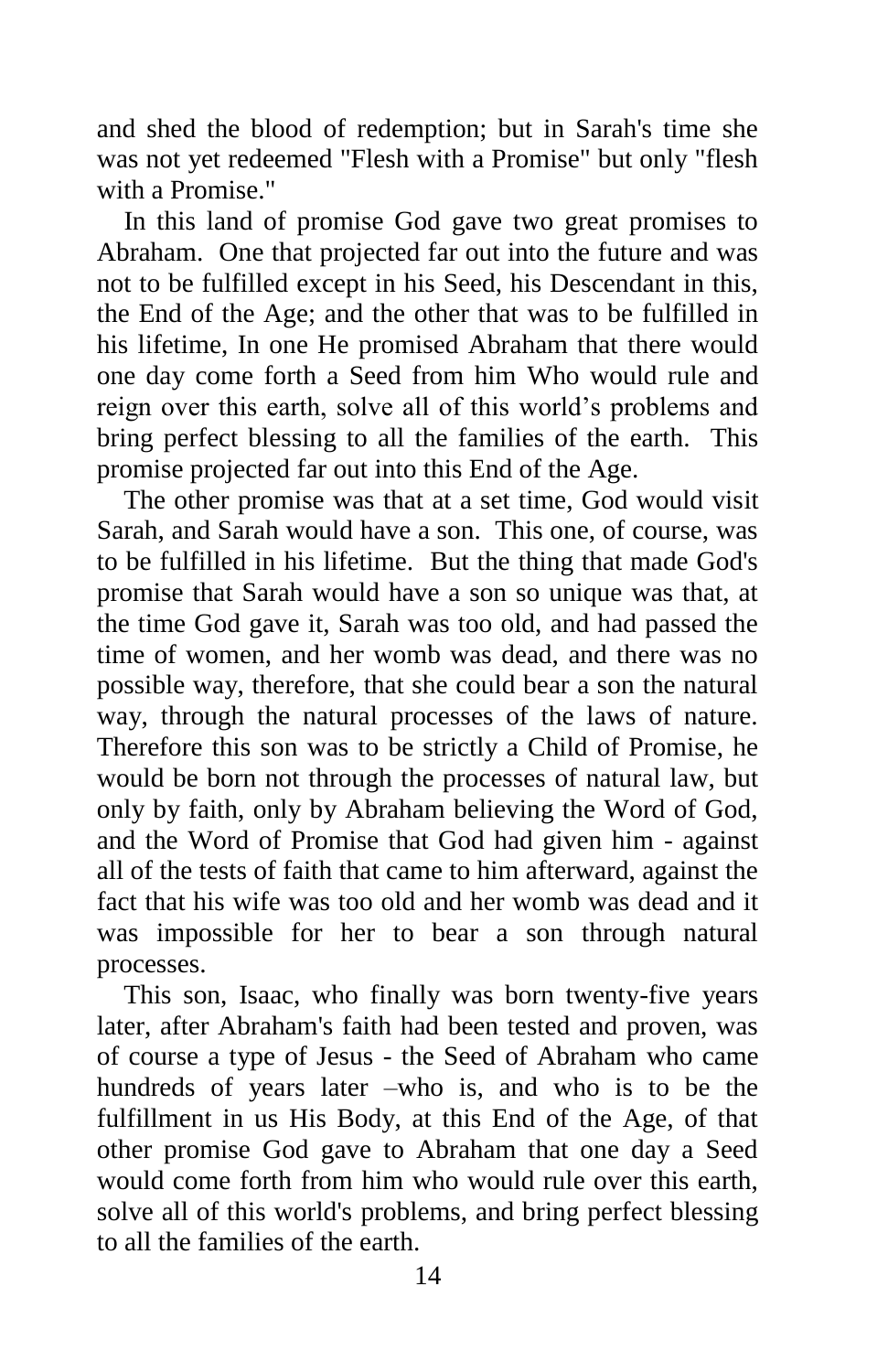Jesus, of course, also was born, not through natural processes of the laws of nature but from the womb of the Virgin Mary, by the Spirit of God, and the promise of God that came from above.

Sarah, the wife of Abraham, who was to be the channel through whom Isaac, that first Child of Promise - the child born of faith –was to come through, was a type of the nation of Israel that descended from her to whom God, through many hundreds of years after her time was espoused to, in a marriage union out of whom God, after hundreds of years, brought forth Jesus, the redeemer; who was to be the fulfillment of God's promise to Abraham that his Seed would rule the earth, and also who was to be the instrument through which God's promise to Abraham that he and his Seed would inherit the whole earth, would be fulfilled.

 Now, to understand woman's place before God, in Abraham - in other words, in Sarah's day - we first need to understand that when we talk about woman's place we're talking only about Sarah; for she was the only woman that had any place or standing of any kind before God, at that time. Every other woman in that whole generation had been swept aside before God, and was of the lost beast nature and generation that had no place or standing at all before God. So when we talk about woman's place before God, in Abraham, we are strictly talking about Sarah, only. Therefore in her hour, she was not only - as a woman - the type of flesh that God was dealing with, and that was still the woman that God had brought out of Himself, to be His Wife - even though she was fallen - but in her hour, she and Abraham were the only flesh that God was dealing with as His espoused Bride.

 Secondly, to understand woman's place before God in Sarah's hour, we also need to understand that, since Jesus had not yet come, and the blood had not yet been shed; she was not redeemed "Flesh with a Promise," as are the women of the Church of this New Testament Age; but she was only "flesh with a Promise." In other words, she was not yet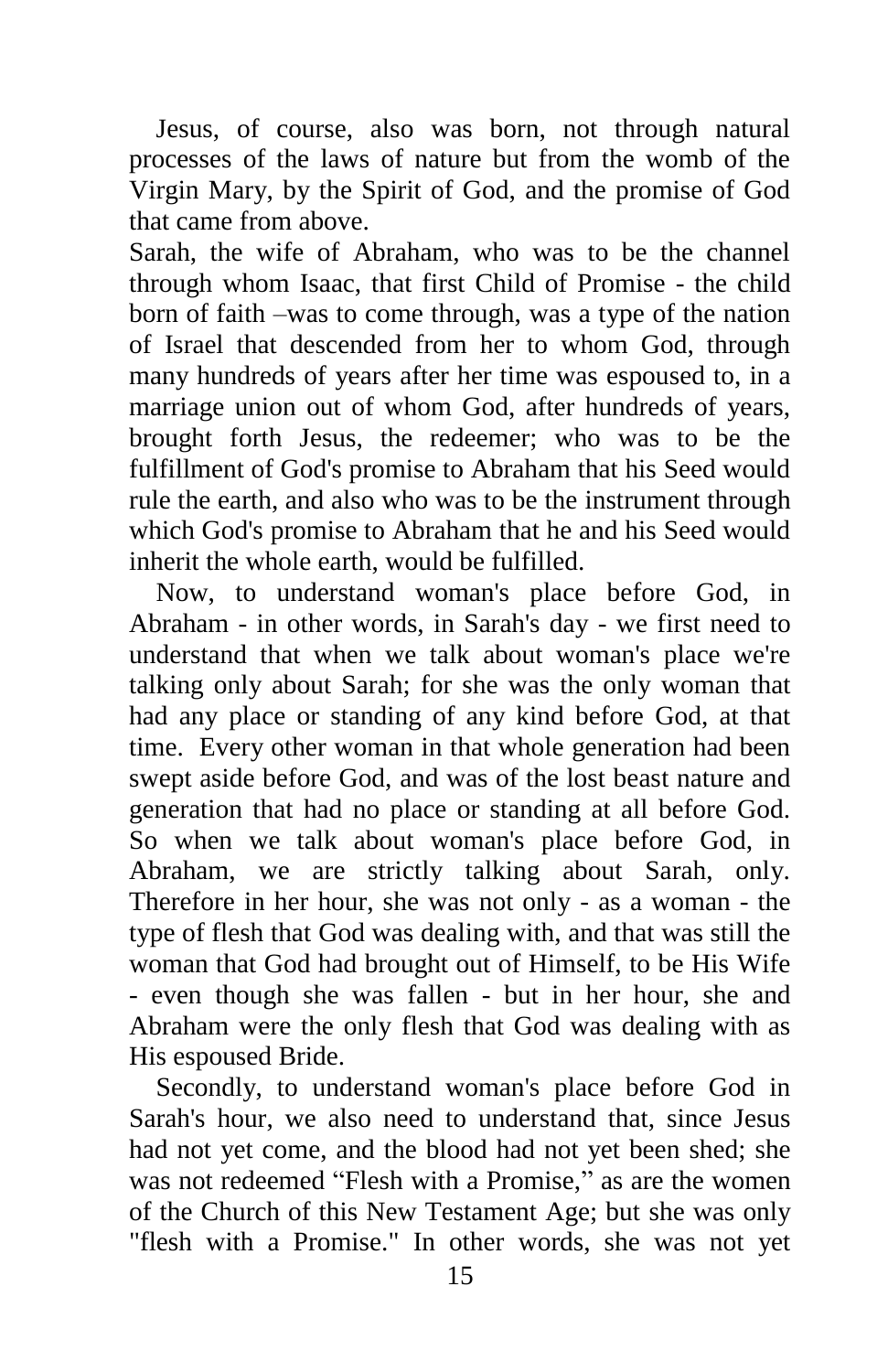redeemed from the curse of Eve's weakness, as are the women of the Church in this New Testament Age that we live in. It is surely because of this that the meaning of her name in the original Hebrew of the Bible reveals the kind of character that she had - that she was contentious, murmuring, unbelieving and rebellious through many years of God's dealings with her through her husband, Abraham. This, of course, was the condition of human flesh at that time, which was not yet redeemed "Flesh with a Promise," but only "flesh with a Promise."

 For the Bible tells us that at the time God called Abraham and Sarai from Ur of the Chaldees her name was "Sarai" which in the original Hebrew of the Scripture means, "contentious." This, of course, also was a type of the character that the nation of Israel that later came out of her, whom God was espoused to for hundreds of years, and out of whom He brought Jesus, would have and did have. For during all the years of God's dealings with Old Israel through Moses and through all of the Prophets she was contentious, cantankerous, murmuring, unbelieving and often rebellious. And yet she was God's chosen woman that He entered into a marriage union with; to bring forth out of her, through a little Israelitish handmaiden named Mary, His Seed, His Son, Jesus.

 The fact that the Bible tells us Sarai's name was "Sarai," which means contentious - means that she contended with her husband, Abraham, every step of the way, in God's dealings with him, and with her through him. When Abraham came to her and told her that God had called him out of Ur of the Chaldees and was to take them into a wonderful land of promise; and that though God had not told them how they were going to get there, that if he would walk by faith God would lead them - it means Sarai looked him the face and said, "I won't go. Do you think I'm going to leave my home and family, and all of my security here, and go following you, traipsing around the country following some strange dreams and visions and revelations that you've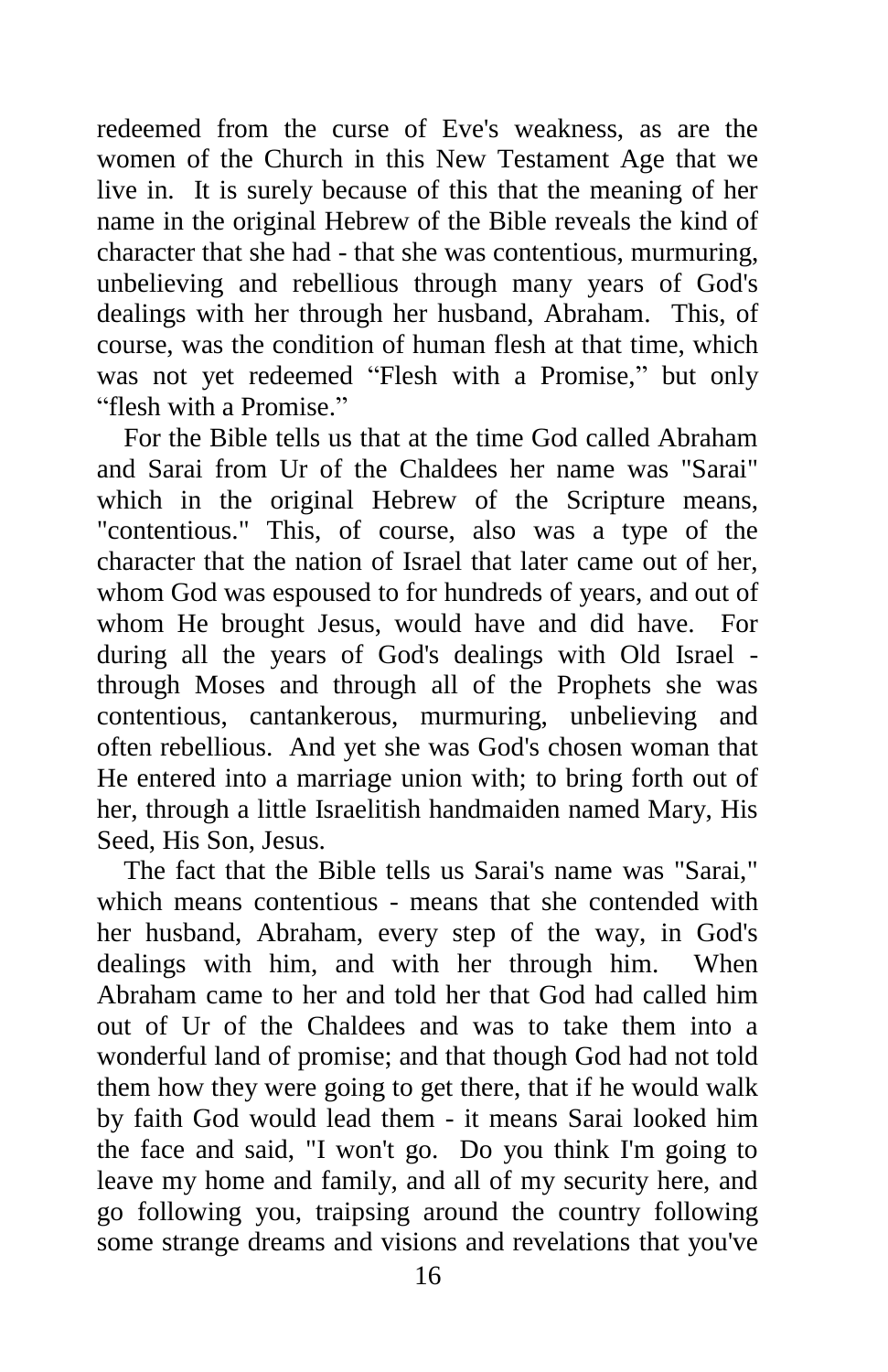had - you're crazy." This means that Abraham, of course, had to pray for her, minister to her, plead with her, love her, and gently bring her along with him toward the fulfillment of God's purpose for them. Just as God had to love, plead, pray for, threaten, and sometimes chastise Old Israel during the time that He was espoused to her, to finally bring her up to the point where Jesus, the promised Seed, could be born out of her.

 We see contentious, unbelieving Sarai even contending with the Angel of the Lord, and laughing in the face of the Lord, as He came and gave her the promise that she, as old as she was and as dead as her womb was, was going to bear a son. We see her about half-way through the faith-testing period - between the time God gave the promise and twentyfive years later, when Isaac was finally born - in her unbelief becoming completely rebellious and telling Abraham she doesn't believe any longer that God will supernaturally fulfill His promise; and persuading Abraham to let her handmaiden, Hagar, go in unto him and birth Ishmael, the child of the flesh, the natural way. Just as Israel, five hundred years before Jesus was finally born, turned away from her espoused Husband, God, in unbelief, and became so rebellious that God had to allow her to go into captivity to Babylon, and then later on, to Rome - to whom she was in bondage when Jesus was born.

 And yet in spite of Sarai's contentious and rebellious and unbelieving nature, her husband, Abraham, Romans chapter four says, staggered not at the promises of God but was strong in faith, giving glory to God; and therefore the Lord imputed his faith to him for righteousness, and Isaac, the promised manchild, was finally born. And during all that period, Abraham - in spite of Sarai's contentiousness - loved, tenderly led her along, dealt with her, was patient with her slowly bringing a change in her own nature; until, by the time Isaac, the promised manchild is born we find that the Bible no longer calls her, "Sarai," which means, "contentious," but has changed her name to "Sarah" which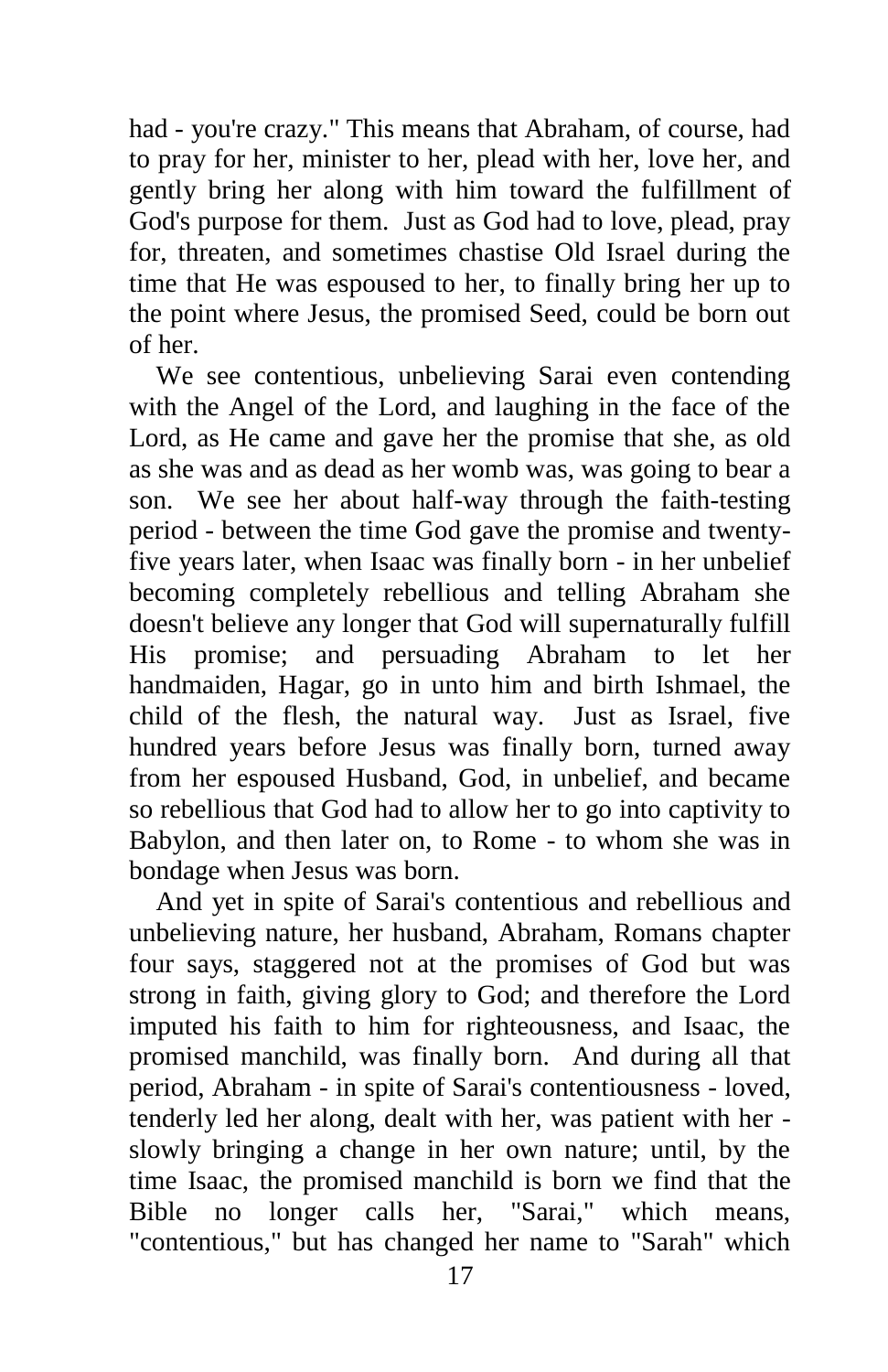means "princess." Which reveals that out of her husband Abraham's loving dealings with her, her nature had been changed from a contentious woman to a princess -the wife of the Son of the king.

 This was of course a type to reveal that God was for hundreds of years the Husband to Old Israel - who had descended from Sarah -and in spite of her rebellious, contentious, unbelieving nature bore with her, loved her, brought her along, dealt with her; and you must understand that this means in her He was dealing with contentious human flesh: until finally, at the time that Jesus was born and birthed out of Old Israel, He could change the name of human flesh from "Sarai" - "contentious," to "princess" - "Sarah." Because out of the human flesh that was Old Israel, and His dealing with her He brought forth the New Testament Bride, the Church, Who is the Princess - the espoused Bride of Jesus, the Son of the King.

 In seeing Sarah's nature in character, of course, it is not very hard to see what woman's place before God was in Abraham's time. Certainly God could not, at that time, give woman - who was the type of flesh - any place of leadership and authority in His Ecclesia.

But the man, Abraham, was strictly the one with whom and through whom God dealt. But this does not mean that man, in general, even at that time (though Abraham was used of God) was so far above woman in his nature and his character that man was something special to God at that time, either. For you see, woman is a type of the flesh and man is a type of the Spirit; and the fact that God dealt only through Abraham, the man, only means that at that time in human history, human flesh in man, also, was not yielded to God, that God had a man that He could redeem flesh through.

 Therefore the fact that He was dealing through the man, Abraham, since man is a type of the Spirit, means that God only had His own Spirit that He could deal with mankind through - that He could deal with the woman, human flesh, through. This is confirmed to us by the Scripture in Isaiah,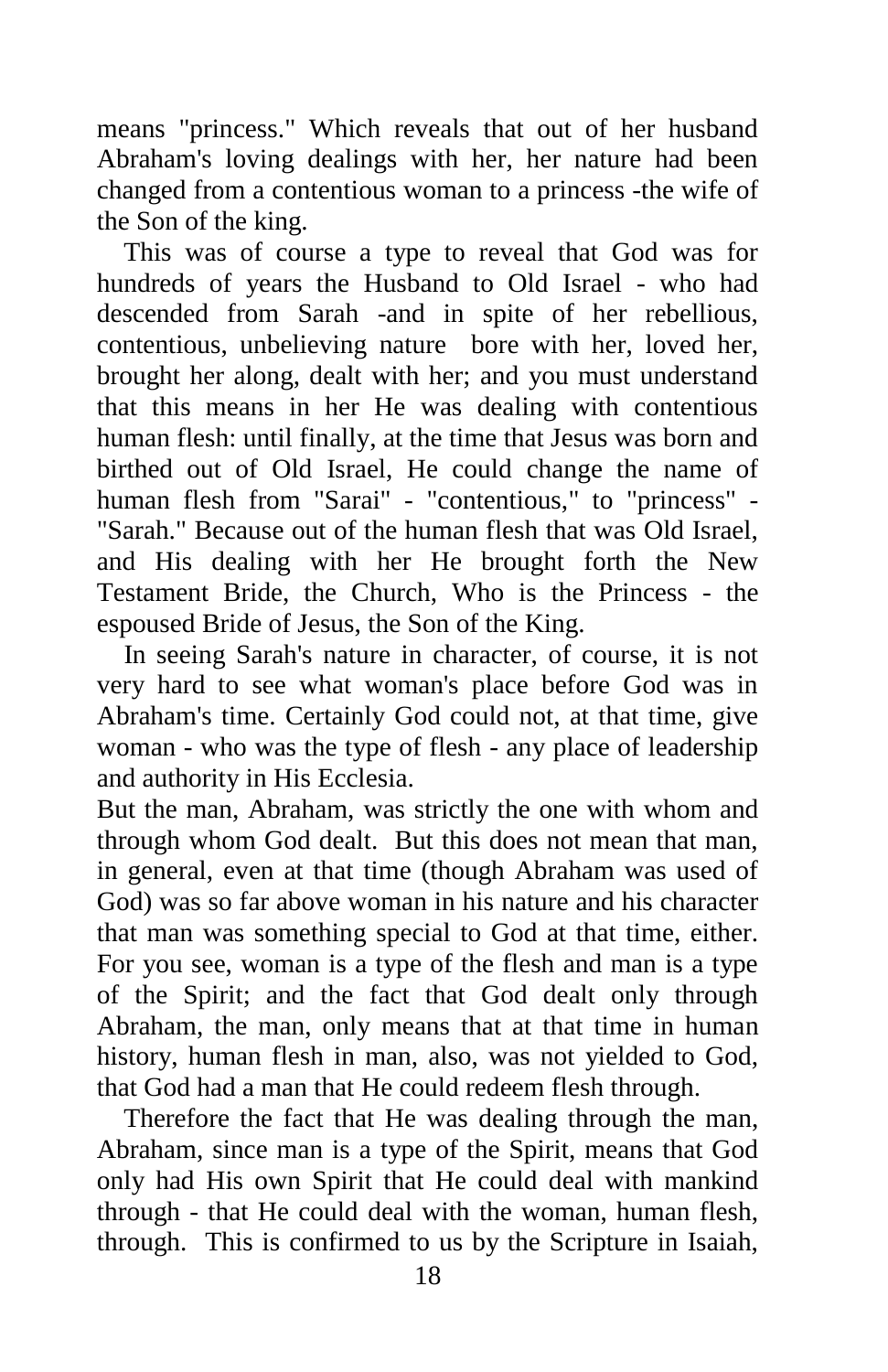chapter 59, verse 16, which says, "And he saw that there was no man, and wondered that there was no intercessor: therefore his own arm brought salvation unto him; and his righteousness sustained him." Up until the coming of Jesus, God had not a man that He could work through in the earth, to redeem the woman, either. That's why He had to come in Jesus, and His own Arm brings forth salvation. The fact that He was dealing with the woman through her husband, Abraham, reveals that during that period, until the coming of Jesus, God was dealing with human flesh, the woman, through His own Spirit, the True Man.

 Therefore we find that it is true that woman's place before God, in Abraham, was a place of submission and subjection; and she was given no place of leadership and authority in God's Ecclesia by God; but God was dealing with her strictly through the man, Abraham. Nevertheless she had within her the capacity, with the patient dealings of God with her through her husband, to bring forth a manchild, Isaac; and through doing so, having her own nature changed from the nature of a "Sarai," one who was contentious, unbelieving and rebellious to the nature of a "Sarah," one who was a princess. And in all this, she was a type of the Israelitish nation that came out of her, who during the next almost two thousand years was the woman that God entered into a union with; and though that nation, Israel, was also a contentious, unbelieving, murmuring and often rebellious woman; through the patient dealings of God with her, after almost two thousand years she was able to bring forth a Manchild out of her named, "Jesus;" and in doing so that segment of human flesh that was called, "Israel," was replaced by the New Testament Bride, a Princess, the Wife, the Son of the King.

#### **WOMAN'S PLACE IN ISRAEL**

 We have just seen that Sarai, whose name in the original Hebrew meant "contention," who was the wife of Father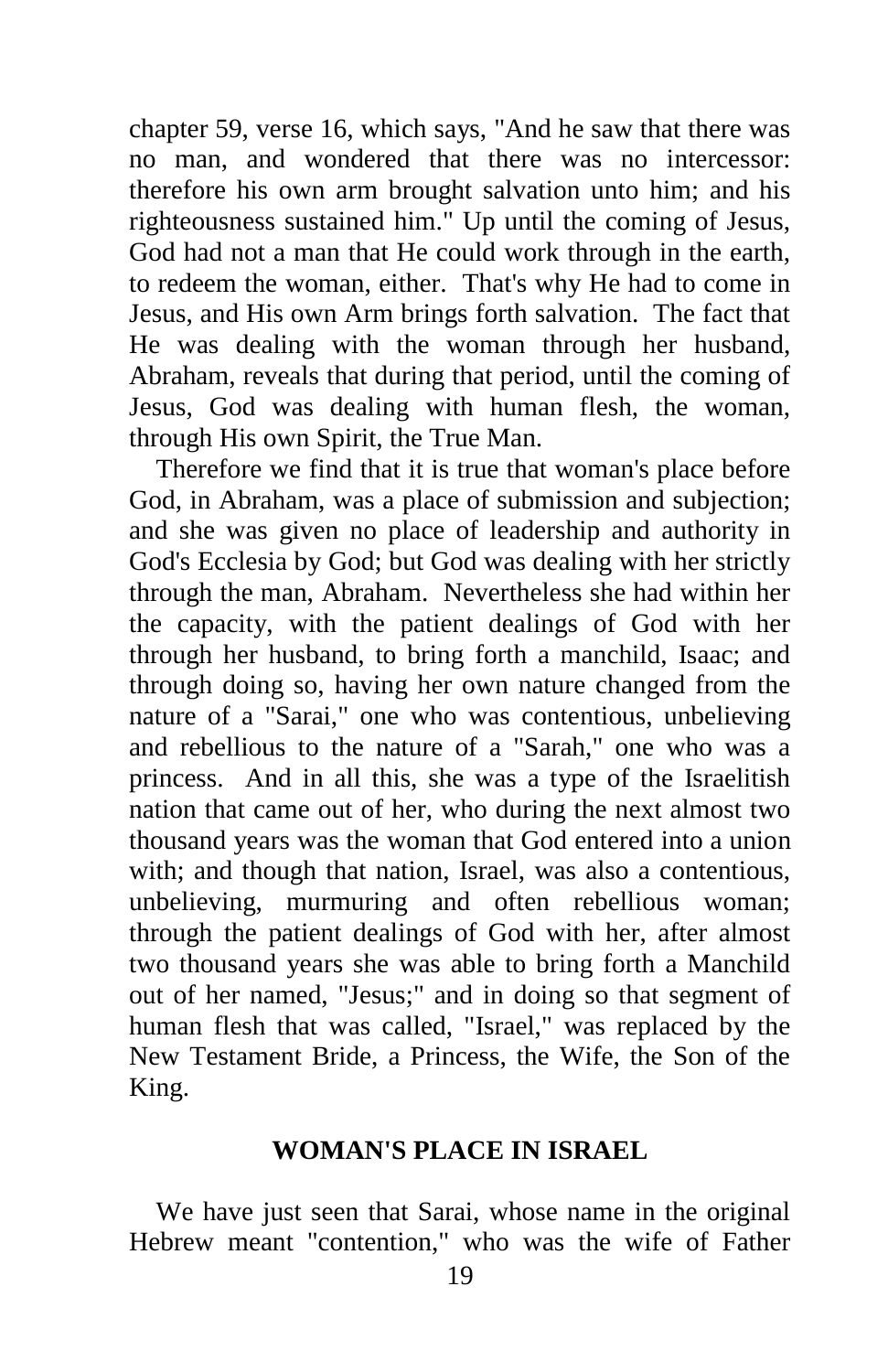Abraham, that birthed the supernatural child of promise, Isaac, was a type of and figure of Jesus, that was to come; who was therefore a type of the Israelitish nation that came out of her - who was the woman who was the wife of Father God: out of whom He, after hundreds of years, birthed Jesus, the supernaturally birthed redeemer of whom Isaac was a type. Therefore we find that during the hundreds of years following Sarah's lifetime, the woman, Israel, that God dealt with had the same contentious, murmuring, rebellious, unbelieving nature that Sarai, who was her type, had. However, we find that there was one difference between the people of the Israelitish nation and Sarai; and that is that Israel was under a redemptive covenant from God, that was given her by God through Moses when God brought her out of Egypt, and redeemed her from her bond-slavery to Pharoah of Egypt. Therefore, through this covenant, she was brought under a special covering of God in a special way through the sacrifice of a lamb - even though that covenant was only a step toward the True New Testament Covenant, and that lamb sacrificed by which she was brought under that covenant was only a type of Jesus, the True Lamb, by which the woman, human flesh, would be brought under the True Covenant, and a far more perfect Covering of God.

 The literal, physical redemption by God of the woman, Israel, from her bond-slavery to Egypt was, of course, only a physical type of that True, Absolute, redemption by God of human flesh from their bondage to this Egyptian world system, through the sacrifice of the True Lamb, Jesus. And therefore, though it was only a physical redemption from physical Egypt, and a type of the True redemption wrought through Jesus on the cross of Calvary, nevertheless, though that redemption wrought from the bond-slavery of Egypt was not the Full Redemption of human flesh wrought through Jesus; the people of Israel, as they came up out of Egypt were, in that sense, a redeemed people.

 Therefore the woman, Israel, was no longer just "flesh with a Promise" from God, as Sarai was, but she was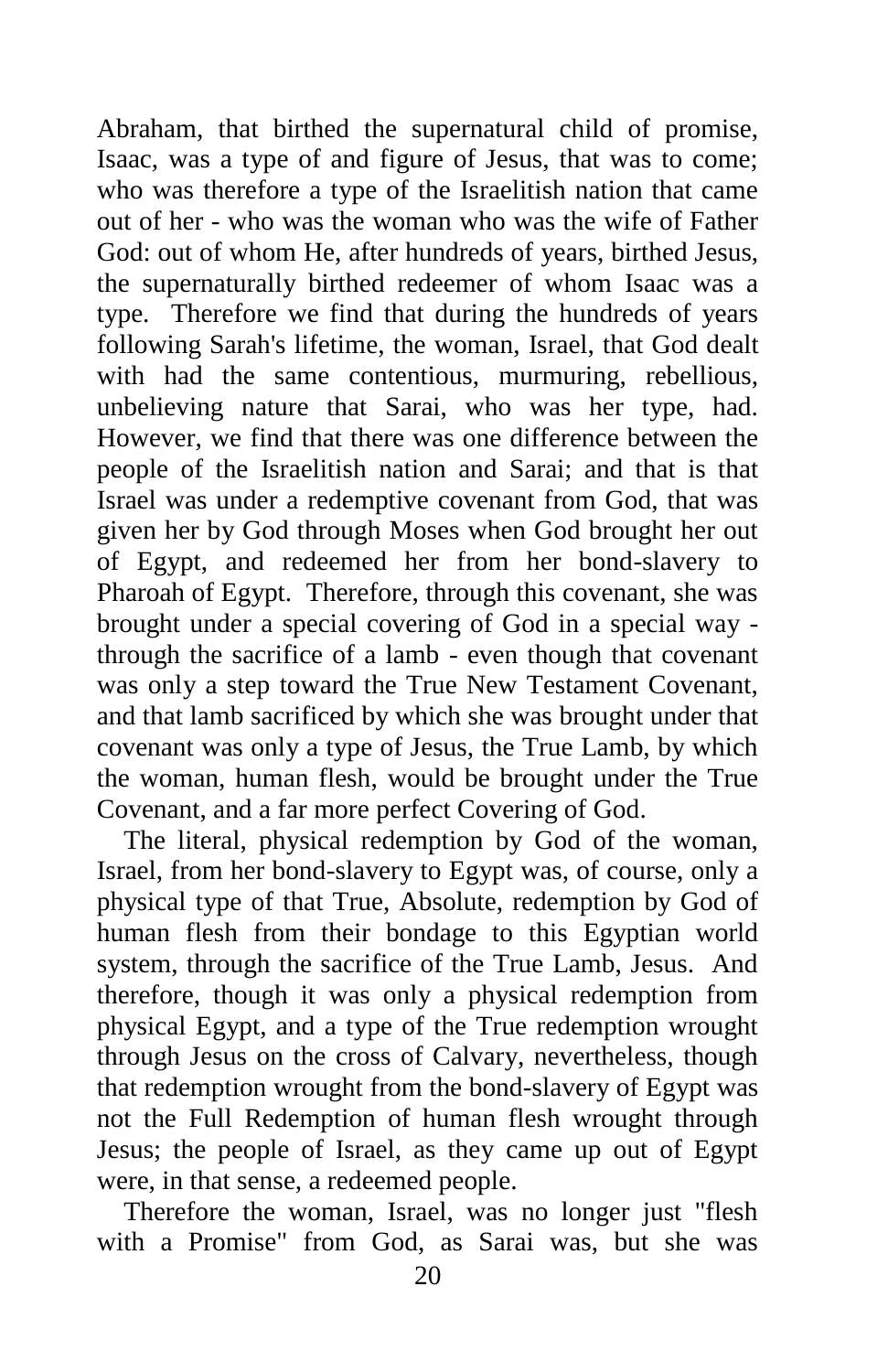redeemed "flesh with a Promise" from God. The redemption wrought by God as He brought Israel out of Egypt was not manifested only in His delivering her from her physical bond-slavery to Egypt and Pharoah of Egypt; but it was manifested also in a certain redemptive work that had been done in her nature. God had let her suffer in bond-slavery for four hundred years; and therefore a certain amount of the pride, rebellion, contentiousness and unbelief that had been in Sarah had been worked out of Israel. Though she yet had a long way to go, a certain measure of brokenness had been worked in her. Therefore the women in Israel did not possess in their nature quite as great a measure of the weakness inherited from Eve by woman that Sarai had in her day; and since Israel was the Ecclesia, the called-out segment of human flesh through which God was dealing with all human flesh; what this means is that as God brings Israel out of Egypt, He has brought all human flesh to a measure of redemptive deliverance from the curse of weakness that was upon it, inherited from Eve; and thereby brought individual woman to a measure of deliverance from the weaknesses that she inherited from Eve.

 Therefore, God now has an Ecclesia in Israel - a segment of human flesh, a group of called-out ones - who, because of a certain redemptive work in their nature, and because they have accepted willingly a redemptive covenant, and come under a redemptive covenant with Him, He can cover them with His Spirit and enter into a closer working relationship with them than He could with Sarah, who was not redeemed "flesh with a Promise" but only flesh with a Promise from God. Therefore, though Israel, God's woman, as a whole was far from delivered from the weaknesses that were in Sarah's nature completely; and though the place of women in Israel was, on the whole, one of subjection and subordination to men; yet we find that God was now free for His Spirit to come upon certain women of higher quality, in the Lord; such as Miriam, the prophetess; and Deborah, who was not only a prophetess, but who was judge over Israel for many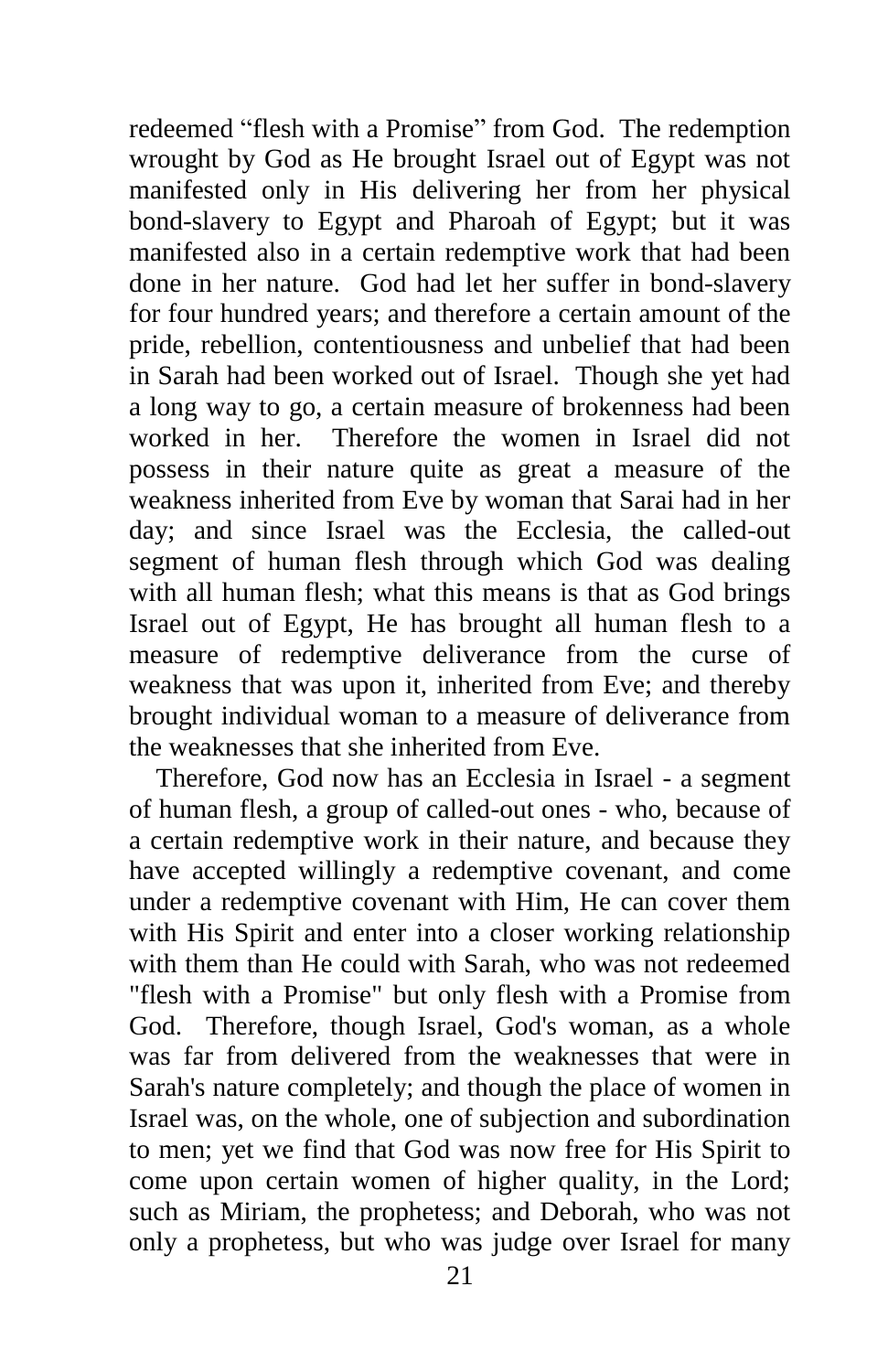years; and used them in a ministry of spiritual leadership and authority - even, sometimes, over men. This in no sense meant that God was giving women any place of authority and leadership over men; but because the women as well as the men of Israel had come under a redemptive covenant from God - by which Holy God could now be just as reconciled to women as He could to men - that it was now possible for the Spirit of God to come upon women as well as men, and use them in a place of spiritual leadership and authority.

 So we find, in summing up, that woman's place in Israel, under the law, was a place of subordination and subjection to men. Nevertheless, God's redemptive dealings with the woman, human flesh, who was the woman, Israel, had come to the point - through God's redemptive covenant - where some women could rise to the point of yielded ness to God, and to His Spirit, that God was willing to use them in a place of spiritual leadership and authority.

## **WOMAN'S PLACE IN THE CHURCH**

In order to truly understand woman's place in the Church, there are certain precepts and principles of God's whole Divine Plan that must be understood first. The first thing is to understand that there is only One Man, and that is God. Every other man here in this earth is only a type of the One True Man - God. This is revealed to us in the fact that in the natural relationship between natural man and wife, the man is the source of life, the beginning of life: the source from which the seed comes, out of which comes life. For he was put here on earth as a type of God, the One True Man, who is the Source and Beginning of all Life.

 The second precept to understand is that there is but One True Woman, and that is the many-membered body of human flesh that God put here on the earth in the beginning to be His Wife; and since a great, massed segment of that human flesh fell: out of her has come the One True Woman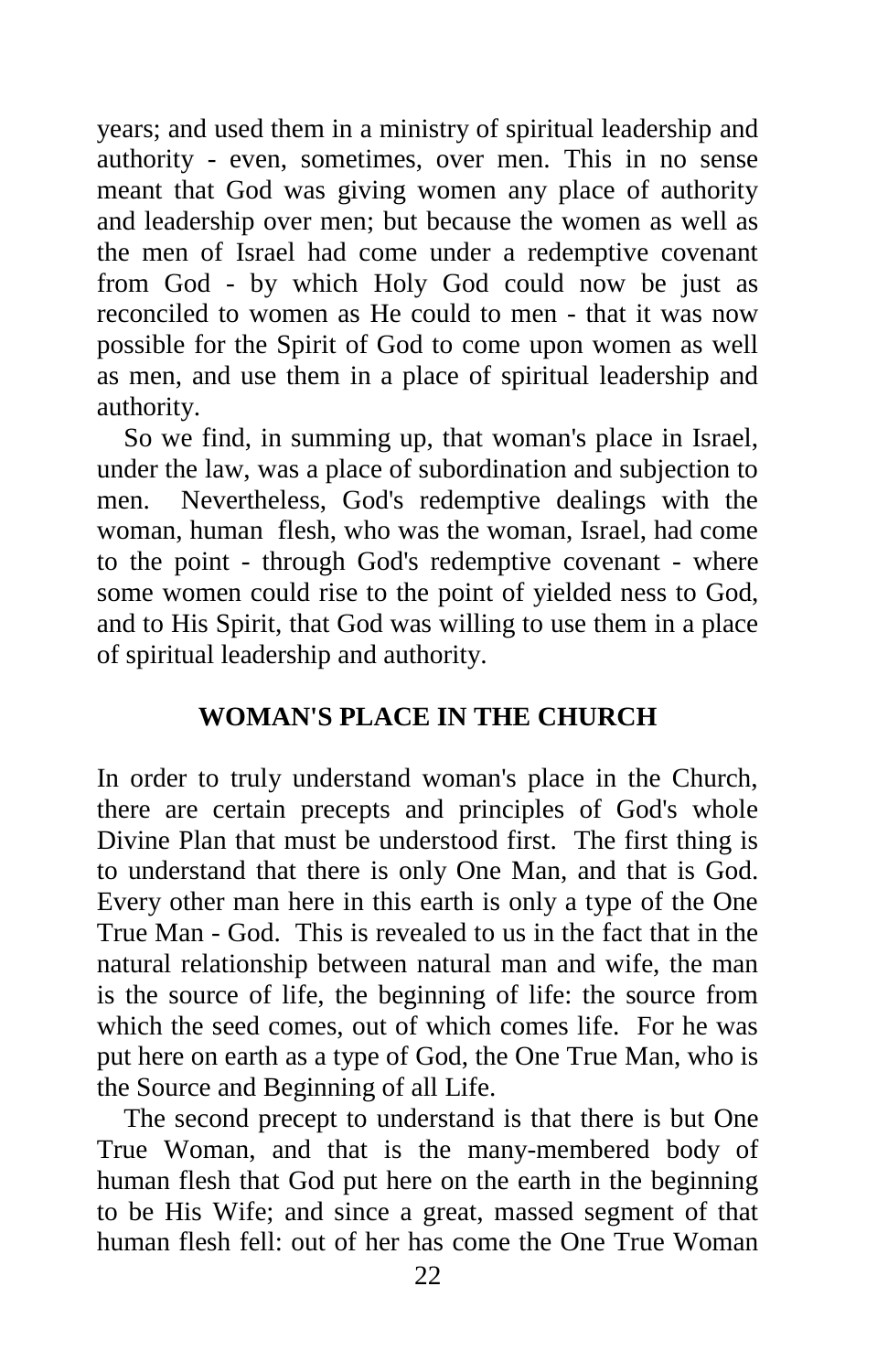that is the Bride of Christ, and therefore the Bride of God today, the Church. And every other woman that God created and put here on this earth from the beginning; and brought into a natural marriage relationship with natural man, who is a type of Himself, was and is only a type of that One True Woman –the many-membered Woman - Who is the chosen Bride of God.

The next precept to understand is that that One True Man, God, is a Spirit; and the many-membered Body of human flesh that has been called out to be His Bride has been called to be the channel through which the Life of Spirit - the Spirit of God - is manifested in this earth: just as the natural woman is the channel through which the life of her natural husband is manifested in this earth. Therefore the natural marriage union and the natural marriage relationship between all individual men and women is a type of the relationship between the Spirit which dwells in each human body, and that body.

It is also a type of the relationship between omnipresent Spirit God – and the larger, many-membered Body of human flesh.

 The next precept to understand is that Jesus Christ, two thousand years ago, was put to death in the flesh, and ascended into the heavens that He might return again as the other Comforter, in the Spirit; and on the day of Pentecost, in the upper room, as that Spirit, He indwelled His manymembered Body, His Bride, the Church. So that today, just as each individual human being is a spirit which indwells their individual body, so Christ, the Living Spirit, indwells His Bride, His many-membered Body, the Church.

The next precept to understand is that, in this New Testament Age, those who are in Christ - both men and women - are His Bride, the Church: for men are also human flesh, and therefore in their relationship with Christ, they are His Bride, the Woman - just as women are His Bride, and a part of that many-membered Woman.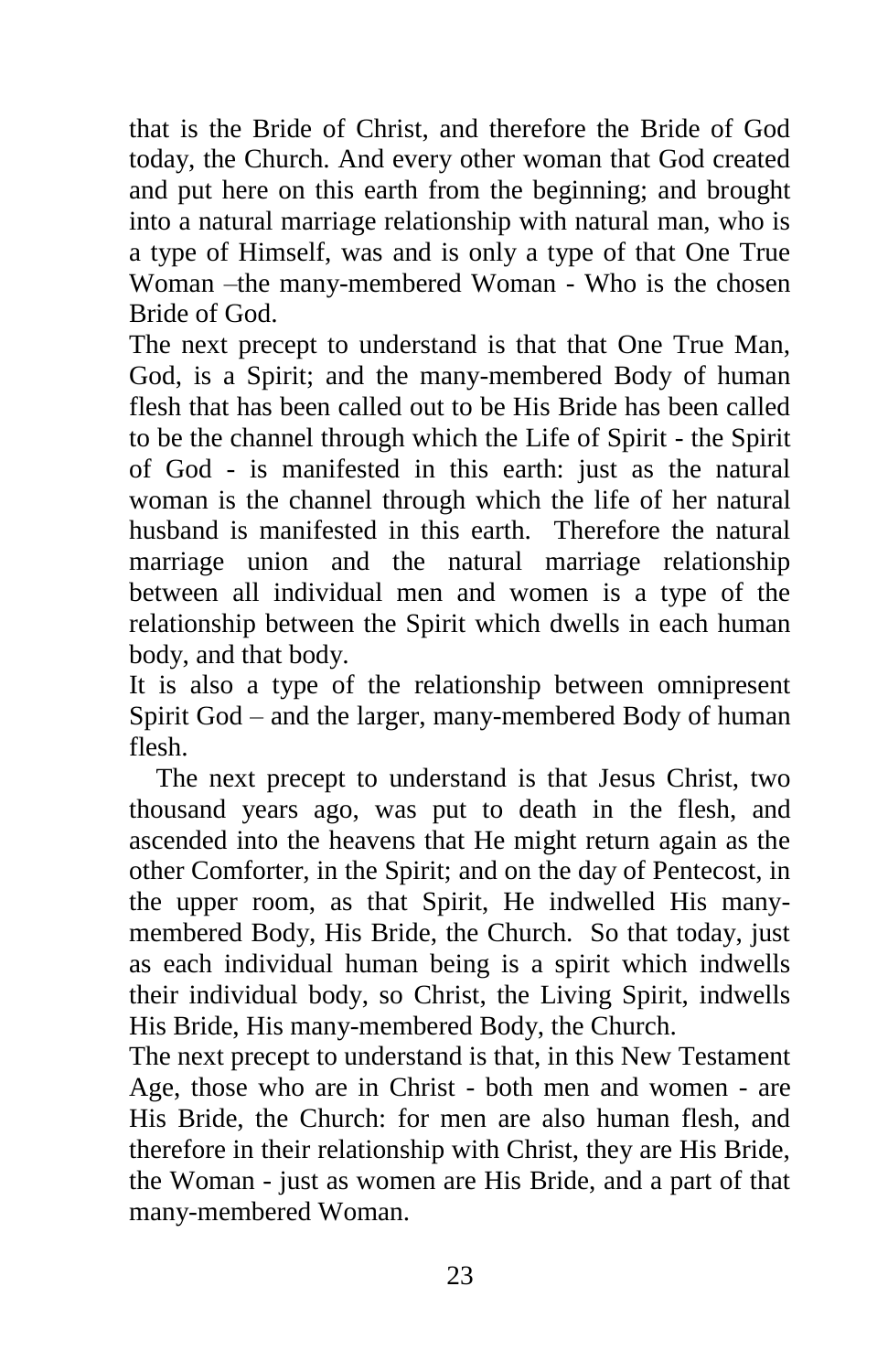In the mystery of God that is revealed in the Word of God, He does not make a distinction and say that women, in the Spirit, are His Bride; and men are not female in the Spirit and therefore not His Bride, but are just men. But He reveals that all alike who are in Christ, who are in His Church, are His Bride.

 The next precept one must understand is that the Bible reveals that everything and everybody that was of the old creation, before Jesus died on the cross, has been crucified with Jesus on that cross and therefore no longer exists in the sight of God. The only thing that exists in the sight of God today is His many-membered New Creation Body that has been birthed out of the risen Christ, and has the Spirit of Christ dwelling in it. The Apostle Paul makes it very clear that in this New-Creation spiritual Body God does not make a distinction of natural man and woman, saying, "In Christ there is neither male nor female." The fact that there are yet individual men and women of the first physical creation still walking around today does not mean that they exist before God, but only that God, who calls those things that are not yet as if they already are sees them as crucified and done away with on the cross-, though it is not yet made manifest in the flesh.

 Therefore we find that in this New Creation that began with Jesus there is no longer any such thing as individual men and women, there is only one many-membered Woman, the Body of Christ, made up of men and women, and One Man, the Spirit of Christ, dwelling in that Body.

 Thus we begin to see that in Jesus God has brought forth in this New Creation a many-membered New Creation Man who has both male and female in Himself; just as Adam had both male and female in himself when God brought forth the first creation, and the first-creation man.

 Next we find, as we study the mystery of God in the Scripture, that Christ's way of manifesting His Husbandship to His many-membered Bride, the Church, is through overshadowing Her with His anointing; just as the natural man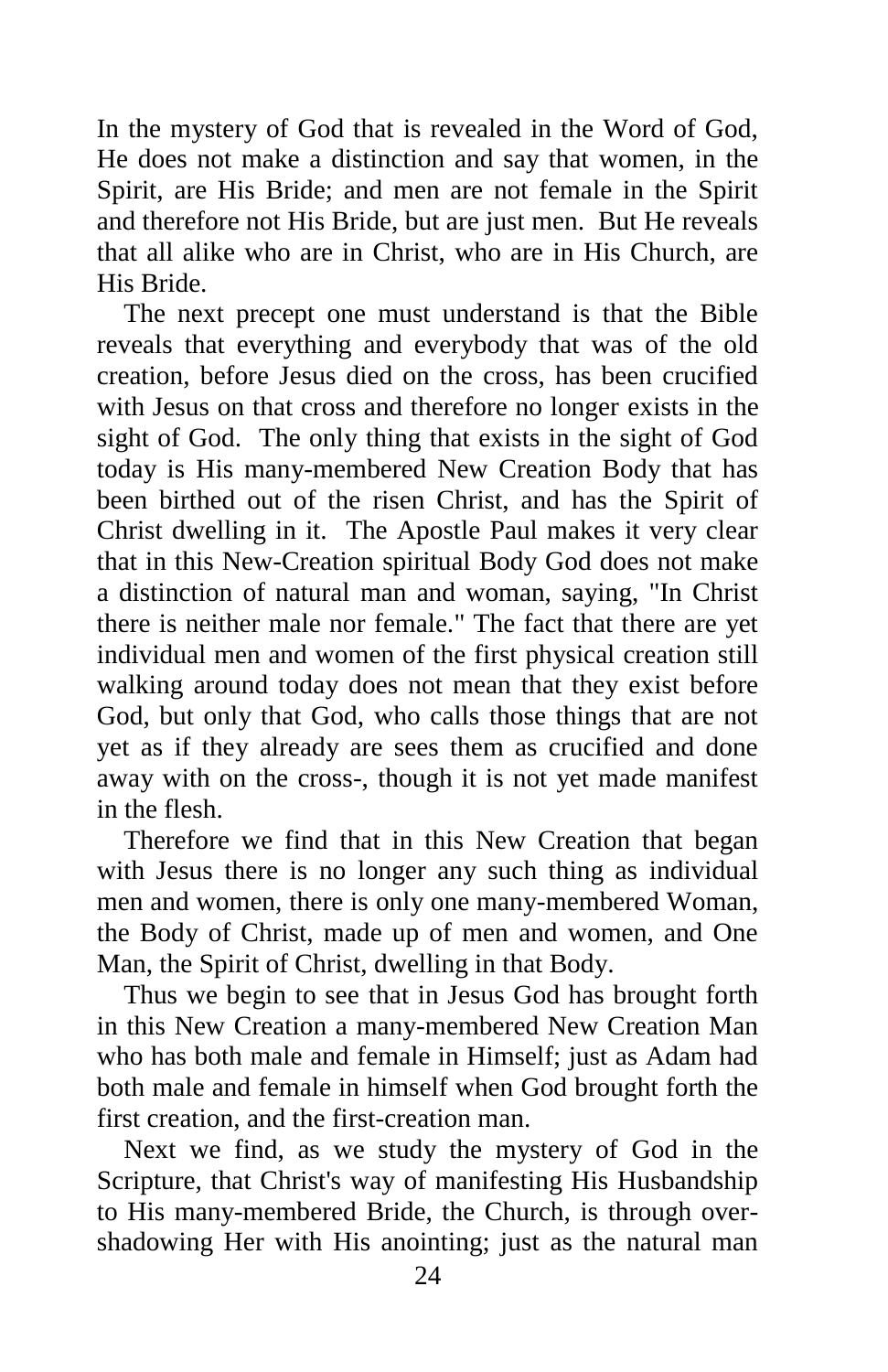over-shadows his wife in the natural marriage-bed union. And through this over-shadowing of the anointing, bringing forth five Spirit Ministries - Apostles, Prophets, Evangelists, Pastors and Teachers. Therefore, in the New-Creation Body of Christ, the "man" is the male anointing that rests upon those He over-shadows for Ministry, by which they are given the revelation, the Seed of Life, the Word of God which, when planted in the spiritual Womb of the female Bride congregation, brings forth New Life, and ultimately will birth and bring forth a many-membered Manchild.

 So of that "redeemed flesh" which are the Body of Christ, in which the One True Man, the Spirit of Christ dwells, there is no precept or teaching in Scripture that women are precluded from this male anointing resting upon them, and bringing them into a Ministry whereby they can be the vessel - the instrument, the member of the Body -- through which Christ manifests His Husbandship to His Bride; and through which He implants in Her spiritual Womb the Seed of Life, the Word of God, that can birth and bring forth New Life.

 Therefore, in the New-Creation Body of Christ, it all depends on where you're standing, whether you are in the Bride or the Bridegroom, in the Spirit. If one is standing in the pulpit under the anointing, ministering the Seed of Life, the Word of God: then they are in the Bridegroom, whether they are wearing a dress or whether they're wearing pants; for woman cannot minister a Seed of Life, only a Man can. If one is sitting in the congregation, receiving into the spiritual Womb the Seed of Life, the Word of God: then they are in the Bride - in the Woman whether they're wearing pants or whether they're wearing a dress, for the Man cannot receive into the Womb the Seed of Life, only a Woman can.

 It is a strange paradox that male ministers would be quite upset if anyone told them they were not in the Bride of Christ, therefore able to be Female in the Spirit; yet they get quite upset when they're brought face to face with the fact that the Sisters in the Body of Christ are able to be Male in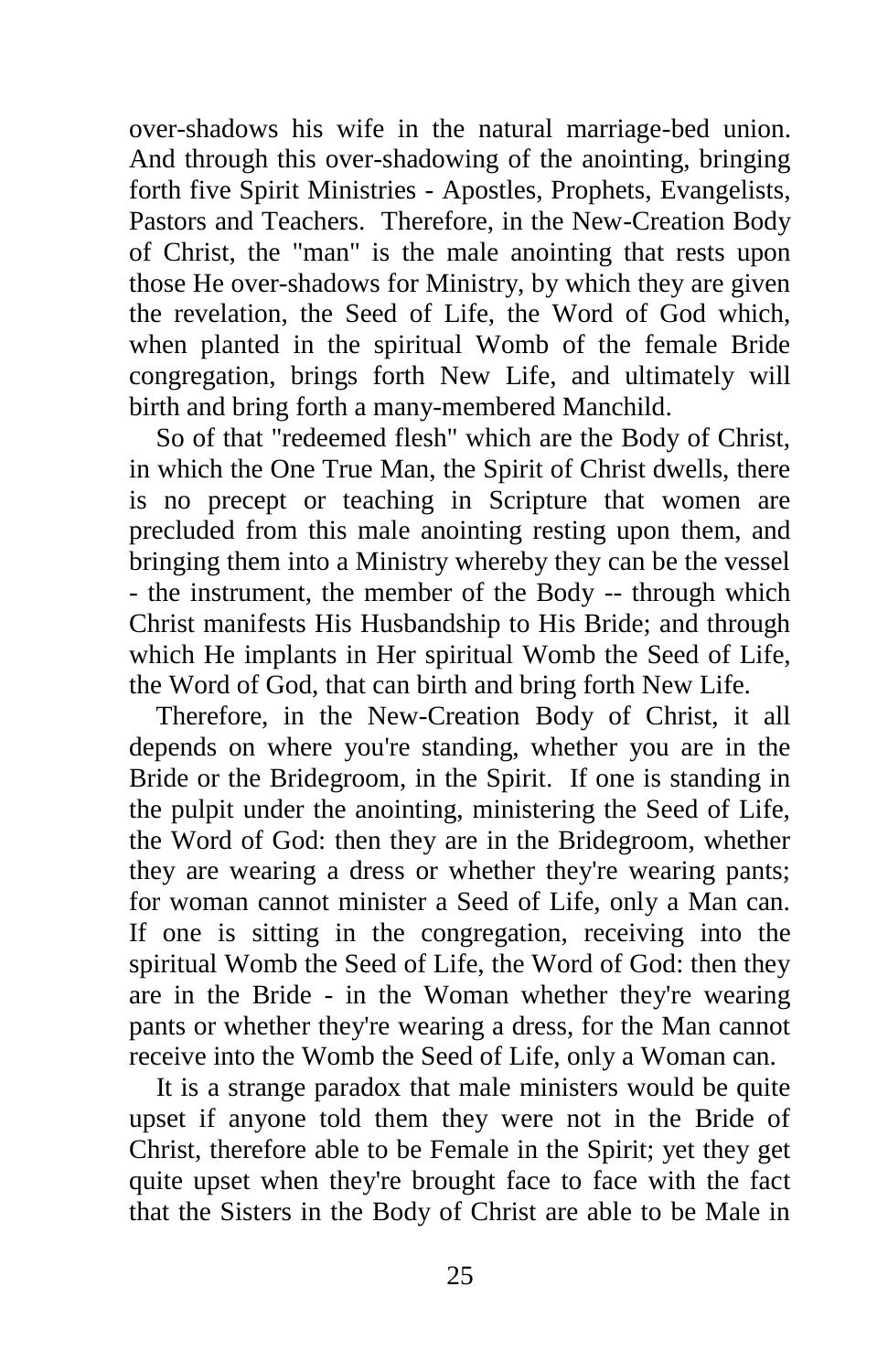the Spirit, when the Husband anointing of Christ rests upon them.

 During the Old Testament Age, God instituted three great feast days in Old Testament Israel's religious year: the Feast of Passover, the Feast of Pentecost, and the Feast of Tabernacles. Those who know the mysteries of Scripture know that these were types of three great, spiritual feast days in this New Testament Age, in which God is feasting us on all of the spiritual Truths that were typified in those three Old Testament feasts; so that in three great feasts of spiritual Truth we might grow up to the measure of the stature of the fullness of Christ; be changed into incorruptibility; and His many-membered, incorruptible Manchild that will manifest the fullness of His Glory, be born and brought forth.

 The Feast of the Passover in the first month, where Israel slew their lamb, was a type of our Salvation experience, and. the Truths that are in it. The Feast of Pentecost, in the third month, was a type of our Pentecostal Baptism in the Spirit experience, and the Truths that are in it. The Feast of Tabernacles, in the seventh month, was a type, of this third great End-Time Feast that God is feasting us on today, in this mighty end-time move of the Spirit; in which He will feast us on the final Truths that will grow us up to the measure of the stature of the fullness of Christ; so that the Nature of Christ, which is the Nature God, will come forth in us in fullness; and God will be tabernacling in Man.

 The point that is pertinent to our study today is that the Bible reveals that three times in the year, God commanded all of the males in Israel to come before the Lord at Jerusalem to keep the feast. But it says nothing about the females of Israel. The question arises why did not God command the females to come up to keep the feast, also. The answer is because the whole thing was a type of the Body of Christ in this New Testament Age; and in Christ, and in this New Creation, there are no females - there is just a Son of God, an inner Man of the Spirit, that has been birthed within each one of us who are members of the Body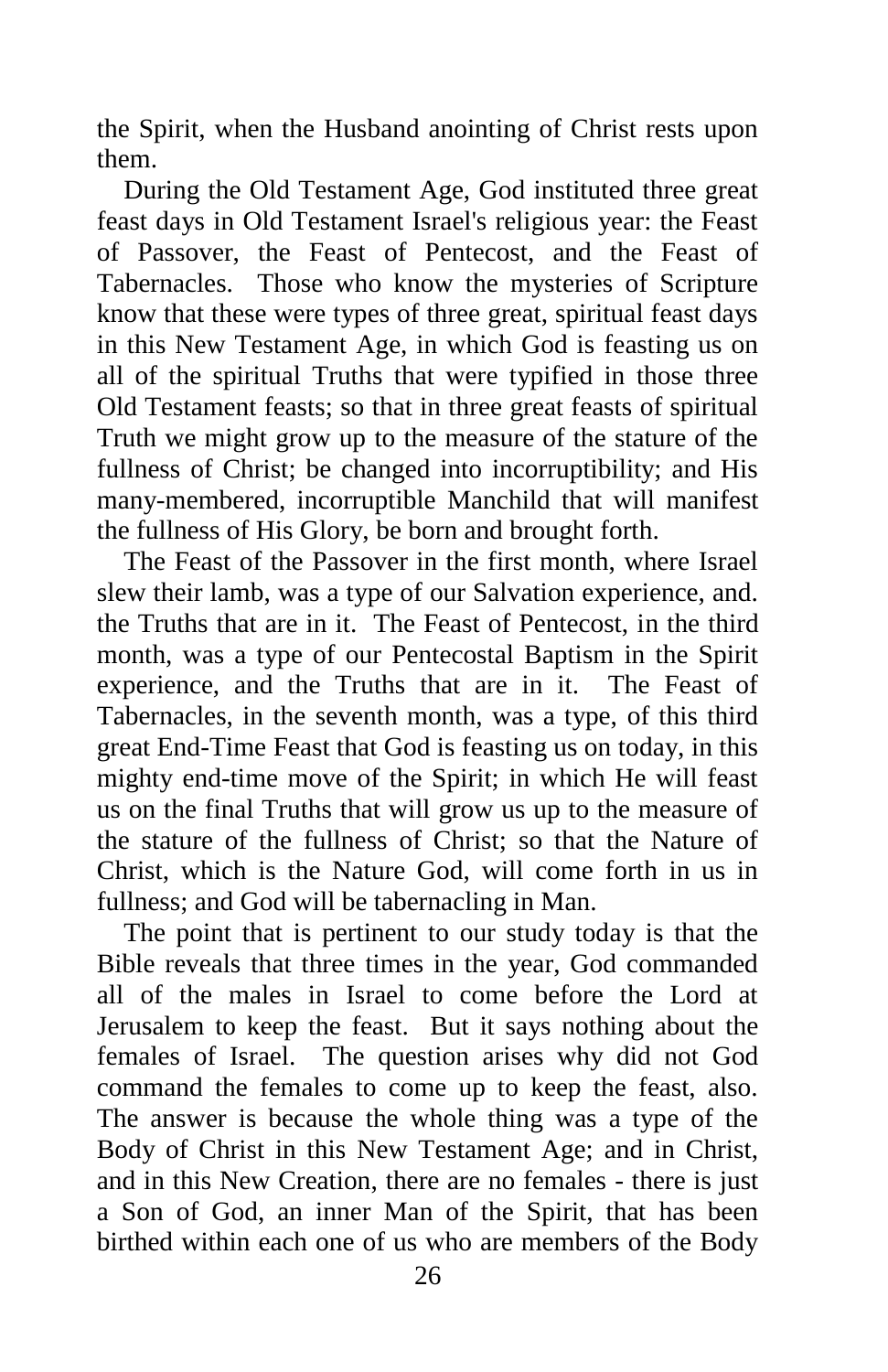of Christ, whether we are wearing pants or whether we are wearing a dress. There is no teaching in Scripture that reveals that the Nature of Christ, that has been birthed in natural women at their New Birth, is weaker, in someway, than the Nature of Christ that has been birthed in men, and that there are limitations placed upon how far the Son of God that is in women can grow toward the manifestation of the fullness of all the Power and Glory that is in that Nature of Christ that has been birthed in them. It can no longer be said that women are bound to be weaker in the Spirit or more susceptible to deceit by evil spirits than men in the Body of Christ today, because they are still bound by some curse of weakness inherited from the first woman, Eve. For the blood of Jesus has redeemed them from that weakness and that curse, and the Son of God that has been birthed within them has none of these weaknesses but has within them the Nature of His Father, and is thereby only capable of manifesting all the Glory of His Father.

 I have just, not too recently, finished reading a book written by one of God's anointed Ministries, seeking to prove that women in the Church, and in the Spirit, must be subordinate to and in submission to men. He cites the fact of one woman who, believing she was anointed to a Ministry in the Spirit of God, finally was deceived by a false spirit to the point where she announced to her husband that God was calling her to leave her family, and divorce her husband, to give herself fully to that Ministry. The author cited the case to prove

his point that women are more susceptible to deceit when they are not under the authority of men in the Church and in the Spirit. It was quite interesting to me that, in order to prove another point in his book, he had just previously cited the case of two men ministers who had risen to great heights of usefulness to God, and then been deceived by false spirits into deserting and divorcing their wives, and entering into an adulterous relationship with other women.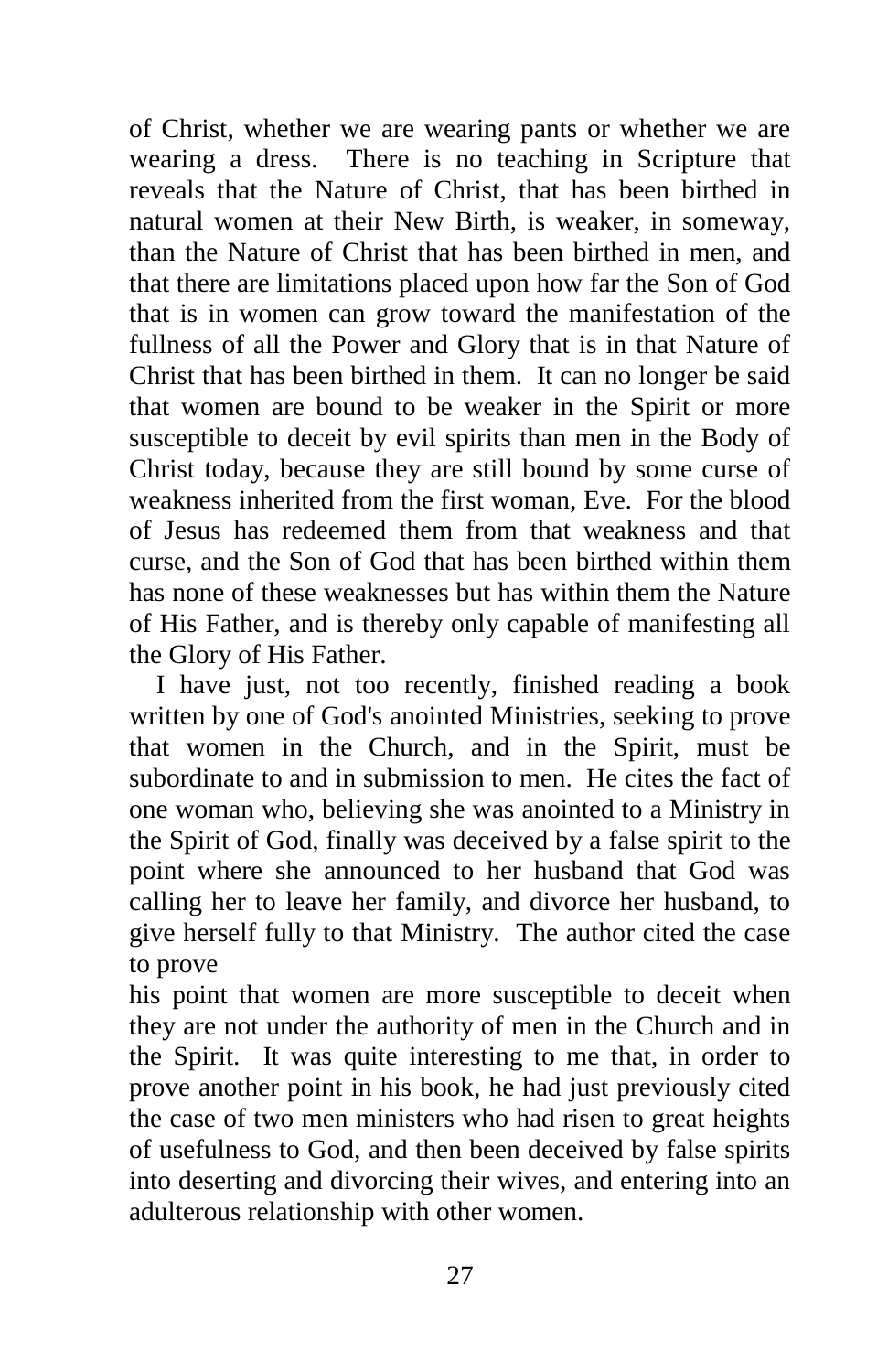Thus, for those who have unprejudiced eyes to see, it is easy to see that just as many men ministers are deceived by false spirits as women ministers. Therefore we see that this question cannot be settled by the citing of such illustrations, but only by the True revelation of the Word of God.

 If we look upon the five Spirit-Ministries: Apostle, Prophet, Evangelist, Elder or Pastor, or Teacher, as carnal offices or official positions that are operated with natural abilities and natural strength; then it might be possible to say that women are weaker in these things, and therefore men more qualified for the office.

But since the Bible clearly reveals that these Ministries are not carnal offices of official positions that require natural strength and abilities to fulfill; but they are spiritual Ministries that require only the anointing of the Spirit to fulfill; and since the anointing is given and provided through Jesus in just as great a measure to the Sisters as they are to the men, then one cannot say that the Bible reveals that men are more qualified than women.

 And so we see that it is true that in the Old Testament Age all women who were born into this world inherited from Eve, the fallen mother of all human flesh, the inherent weaknesses that were in her own nature; and that inherent desire to usurp authority over the man that Eve, herself had, which caused her downfall. It is for this cause that God allowed women to be brought down into such a place of servitude and subjection to men that at the period in which Jesus came into the world, women were held in such a low place of subjection and bondage that in many cases they were not allowed to walk down the streets beside their husbands or to sit in the same room with their husbands when their husbands had company. They had been brought into many forms of bondage.

 But it is also true that since the time of the fall God has been progressively working to redeem woman and those weaknesses that were in her nature: and since she's the type of all human flesh, to redeem all human flesh from the same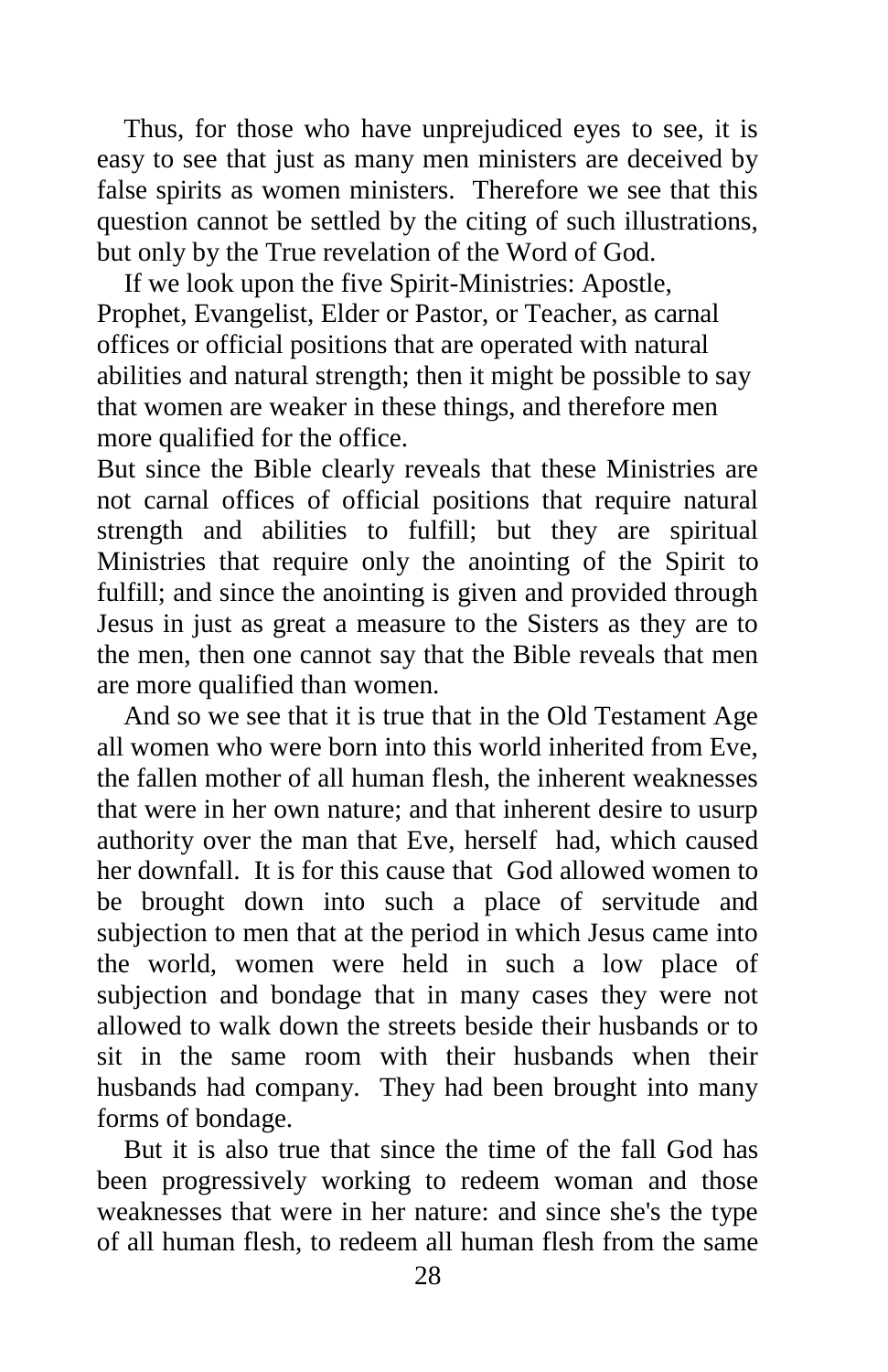weaknesses: and that with the coming of Jesus, with His sacrificing of His Life on the cross and shedding of His blood, that both men and women might be cleansed and redeemed from every effect of the curse that came through the fall; so that both men and women might be born again regenerated, recreated - and become a completely New Creature with no taint of the curse of the fall upon Him: and that the Son of God has been birthed within them also; and the Apostle Paul could say, therefore, "In Christ there is neither male nor female:" and that there is no distinction or difference made in the Spirit.

 And yet the thing that has been a stumbling-block to many in seeking the answer to this question is the fact that we hear the same Apostle Paul, who says in one verse of Scripture, "In Christ there is neither male nor female," saying in another epistle to one of his churches, "I suffer not a woman to teach or usurp authority over the man." How to resolve these seemingly conflicting statements of Paul has been the dilemma that those who are seeking the answer to this question have faced. However, for those who understand the full mystery of God's purpose and plan, they understand what Paul was saying in both cases, and they find no conflict at all. They understand that in Paul's day, as is true now, and in every day, there were women who would seek, in the flesh, to teach and take positions of authority; and Paul was simply saying that he suffered not such to be allowed. However, there is no indication that he was denying the great Truth that he stood for, that in Christ there is neither male nor female and that women were not precluded from coming forth in spiritual Ministries through which the authority and leadership of the anointing is manifested.

 Thus we find the Word of God itself, in Luke Chapter 2:36-38, setting its seal of approval upon the Ministry of Anna, the Prophetess-whom verse 38 in the Bible declares very clearly - spake to all them in Jerusalem who look for redemption concerning the Baby Jesus, and taught them that He was the long awaited Redeemer that was to come;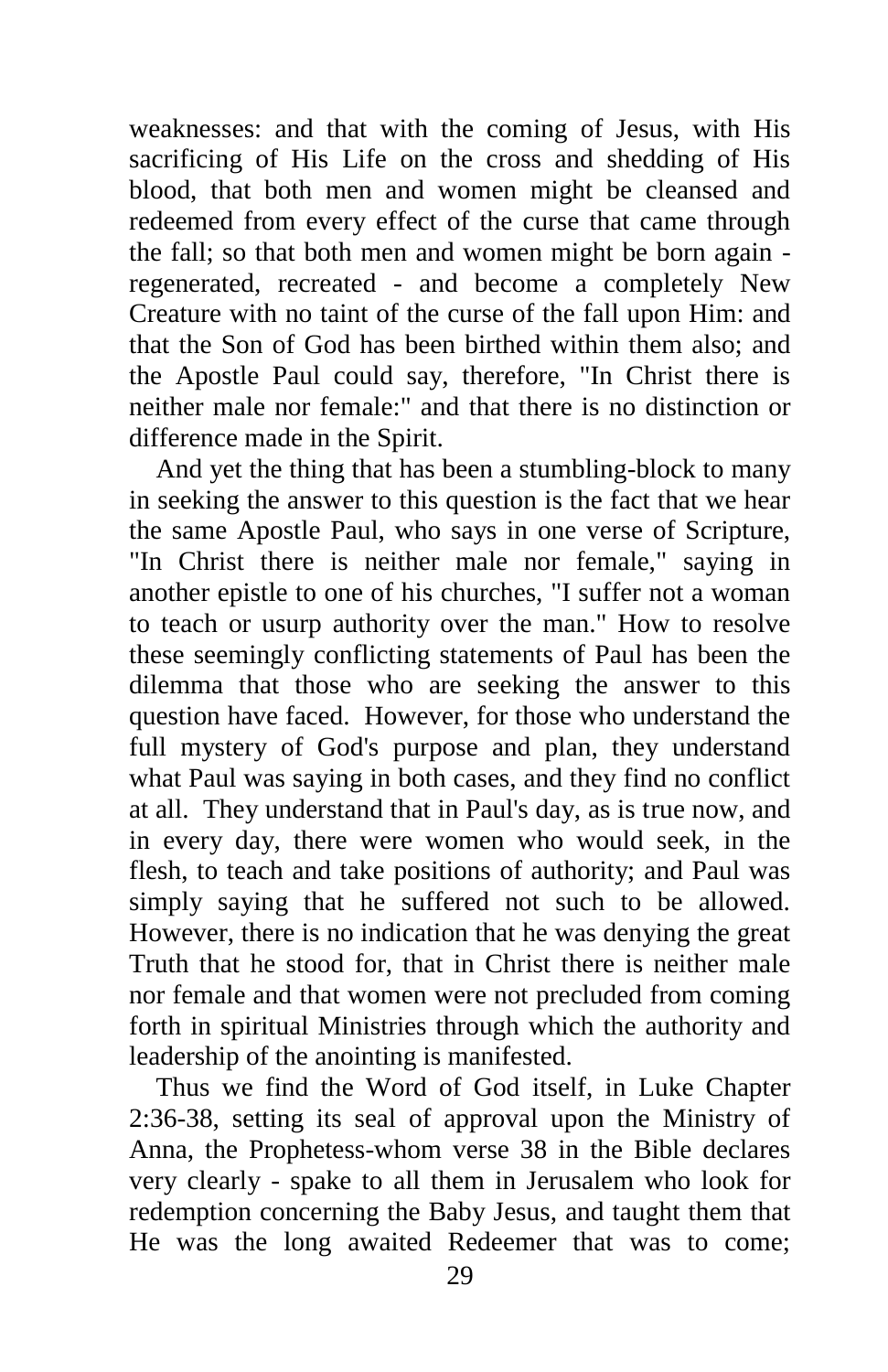teaching both men and women, under the anointing of the Spirit that God gave her.

 And so we see in understanding both what Paul meant when he said, "In Christ there is neither male nor female," and what he meant when he said, "I suffer not a woman to teach or usurp authority over the man," that we, too, are not to permit a woman to teach or usurp authority. But understanding the mystery of God, we know that one is only a woman when they are moving in the flesh; but when one is moving under the anointing, and ministering the Word of Life, and moving in the authority of the anointing: this is not a woman, this is Christ; and that Paul was in no way precluding this or excluding this possibility in his statements.

 There are those who would go to great lengths to declare and try to prove that God would never anoint a woman to an Apostolic Ministry today. Yet those who have unprejudiced eyes to see can see that God, when He so pleases, does so, completely ignoring their doctrine. For all those who understand God's True Order in

Scripture know that the chief sign of an Apostle's Ministry is the wisdom and anointing to be able to birth and bring into being new works, or Churches, that stand and bring forth their fruit. Just as Paul wrote to the Corinthian Church and said, "You, in the Lord, are the sign of mine Apostleship." Those who say that God would never anoint a woman to such an Apostle's Ministry today, completely ignore the fact that there is in the world of our generation of world-wide Church fellowship called, "The Foursquare Gospel Church," a Pentecostal Church fellowship consisting of many Churches throughout the world that was founded and brought into being through the ministry of Aimee Semple McPherson - a simple little milk-maid who prayed her way through to a mighty anointing and a mighty calling, and a mighty Ministry in God; who was given the anointing and wisdom of God to establish and birth, and bring into being many Church works that have stood, and become a Church fellowship throughout the world that has won thousands of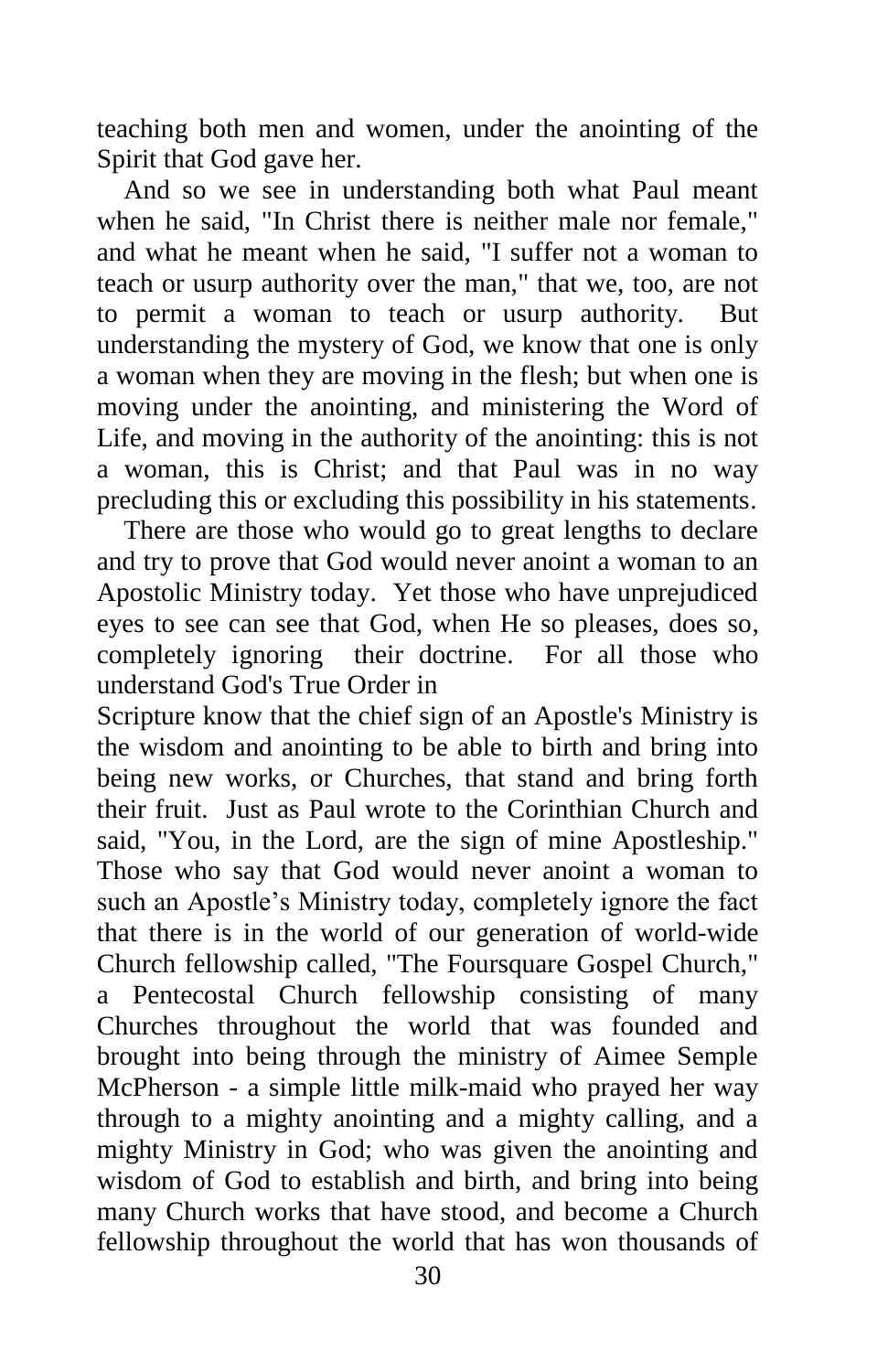souls to Christ; and led multiplied thousands into the glorious experience of the Baptism of the Holy Spirit.

 Those who dogmatically declare that God would never anoint women to teach men completely ignore the great use that God has made of such women Ministries as Katherine Kulman, who has taught multiplied thousands of men the great faith Truths of God that have enabled them to receive their healings from the Lord. It is very easy for men to stand with tongue in cheek and declare that such Ministries are not brought forth and anointed by God, because it disagrees with their doctrine; or if they are compelled by the very works that are accomplished to admit that it is God - that it is some special dispensation of God that is outside God's Divine Pattern: but they do not bring forth any convincing evidence that this is so.

 And so we see that through the redemptive work of Calvary, as concerning woman's position in the Church, that is given to her positionally through the redemptive work of Jesus: the Bible does not teach that it is in any way inferior to man. It is true that because of the pressure put upon them by man to hold them down, and to force them in to some inferior position through their legalistic doctrines, that for hundreds of years during this Church Age women have been unable to break free of that pressure and stand in the liberty wherewith Christ has set them free; and through knowledge of Truth and Faith claim their position of freedom in Christ. This is why, up until the turn of the century, there were so few women Ministries manifested. It was only with the advent of the great Pentecostal outpouring of the Spirit of God that came forth at the turn of this century, that through the sheer force of the great outpouring of the anointing that was given, that some women were given the faith and courage to break free of the bondage wrought by the legalistic doctrines of men; and simply yield to and move in the anointing for the Ministry that God was giving them. And with them, it was not a question of, "Does God do it, or doesn't God do it," God was doing it; and they were only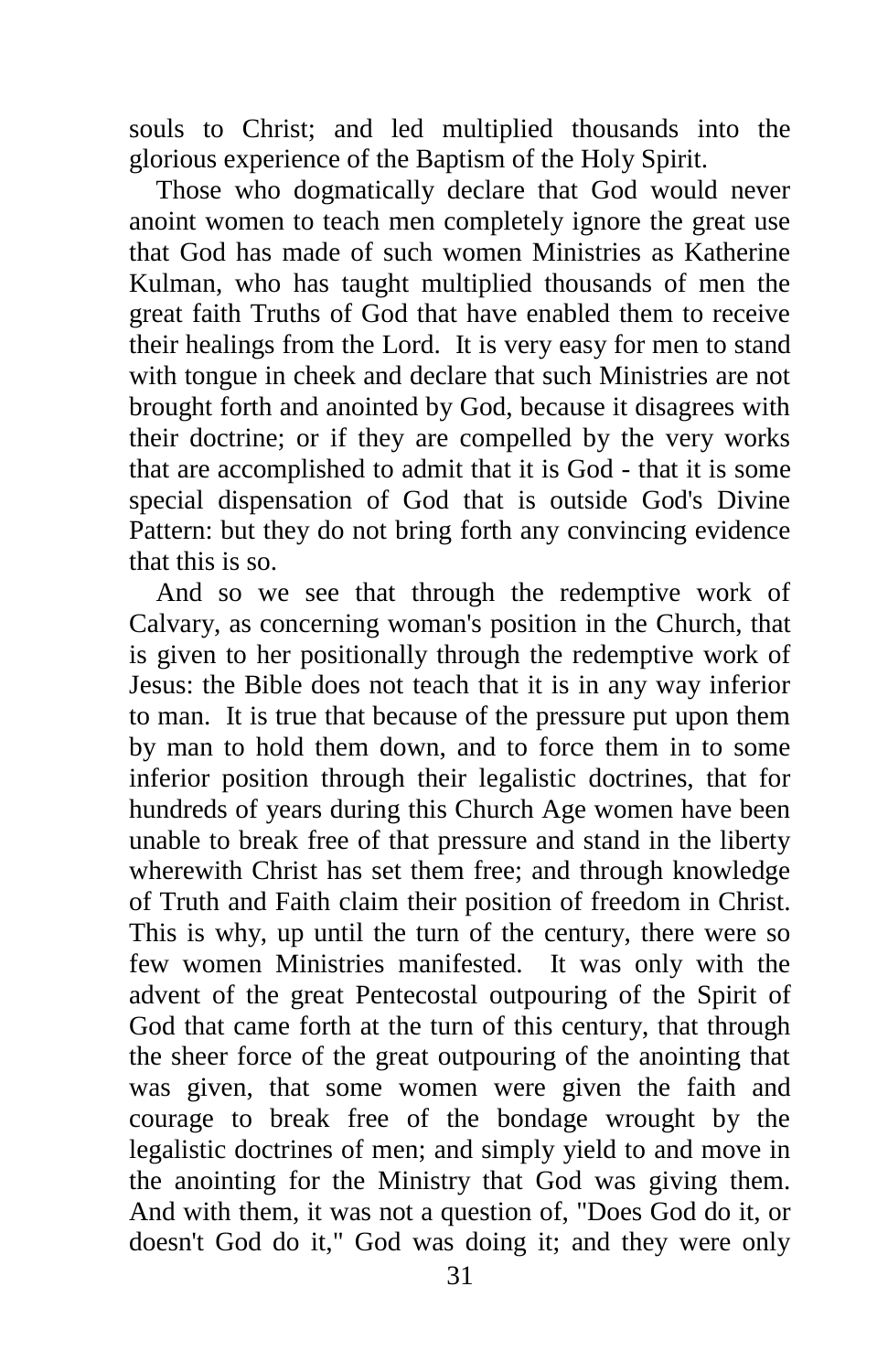yielding to that which God did through them. And thus we find God manifesting His glory through such Ministries as Aimee McPherson, Katherine Kulman, Corrie ten Boom, and hundreds of others who were not so widely known; but who labored quietly in those out-of-the-way places, laying down their lives in the ministries and callings that God gave them that the Kingdom of God might one day come in in this earth.

 Therefore, insofar as the question of woman's position in the Church, since the redemptive work of Jesus was complete at His resurrection from the dead, and they were redeemed completely from the curse that was upon them through Eve's part in the fall, their position has been in no way inferior to men's; and it is revealed

in Paul's statement, "In Christ there is neither male nor female." It is only that it has taken lo, these many hundreds of years for some to come into the faith and courage, through the great outpouring of the anointing that was given in the Pentecostal move of God, to rise up and stand in that position, as the Spirit of God led them. And now, in this great, end-time move of the Spirit of God we are beginning to get a full revelation of what woman's true position is and thereby come to a greater strength and freedom to stand in it, without being brought under condemnation by the legalistic doctrines of men.

## **WOMAN'S POSITION IN THE MANCHILD**

 In his great vision on the Isle of Patmos, John the Revelator, as he describes it to us says: "I saw a woman clothed with the sun, and with the moon under her feet, and a crown of twelve stars upon her head, and she brought forth a manchild, who was to rule all nations, who was caught up to God and to His throne."

 To understand John's vision you must understand that when the New Testament speaks of a woman, it is not speaking of a natural woman but is always speaking of a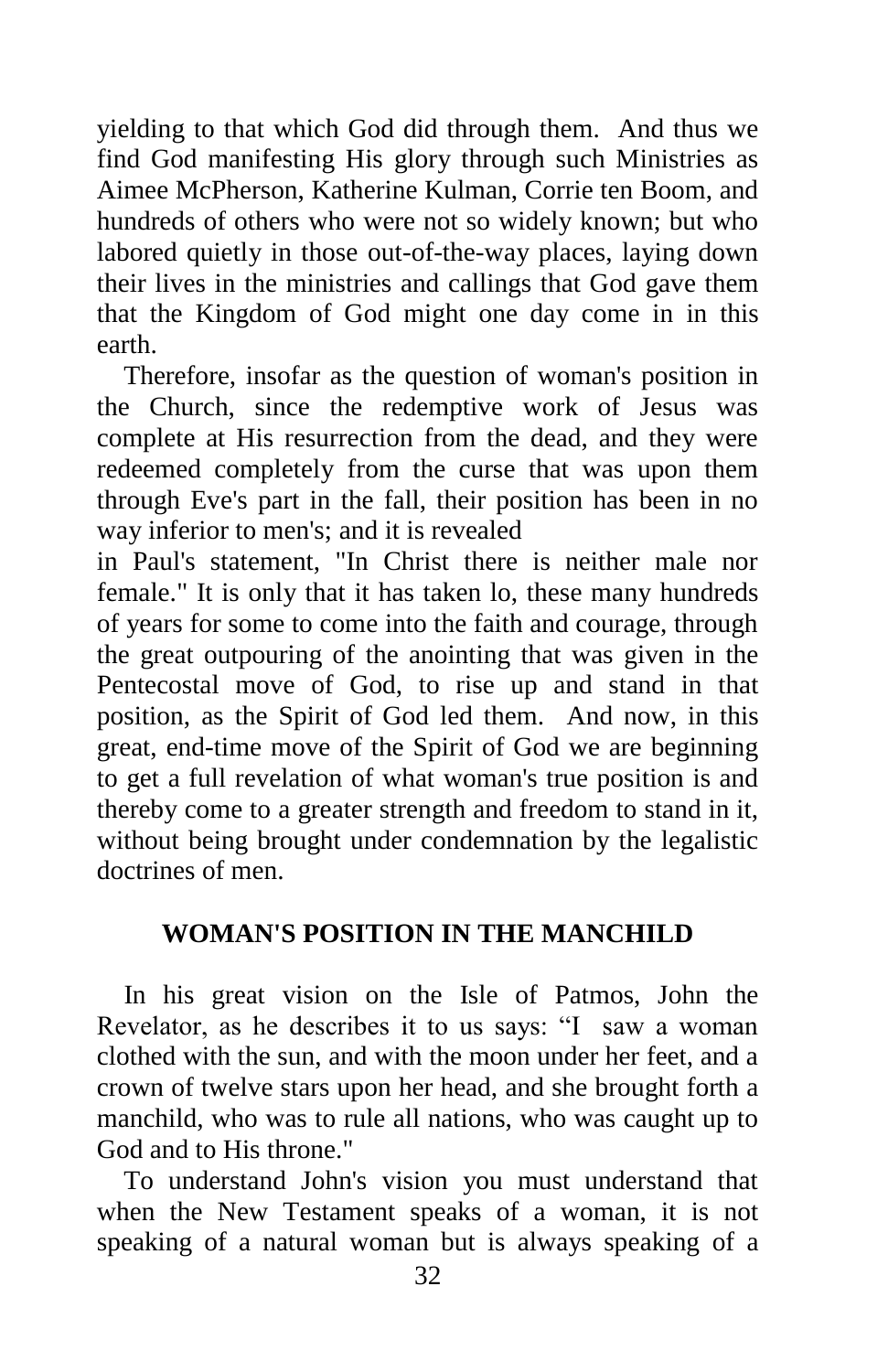segment of the many-membered Woman, the Church. To understand what John meant when he said. "I saw this woman clothed with the sun, and the moon under her feet," we need to understand the mystery of the heavenlies that God has revealed in this end-time move of the Spirit. That is that the physical heavens in their every aspect are only a type of God's spiritual heavens, which spiritual Heavens we are. The sun that you see in the sky each day is a type of Jesus: just as the sun is the natural light of the world, go Jesus is the supernatural Light of the world. The moon that you see in the physical heavens each night is a type of the Church: just as the moon has no light of its own, but only reflects the light of the sun in the earth: so the Church has no light of its own, but only reflects the Light of Jesus in the earth.

 Therefore when John said, "I saw a woman clothed with the sun, and the moon under her feet," he was not talking about the natural sun and the natural moon; but he was talking about the True Son, Jesus - and the moon, the old order denominational Church systems when he said, "I saw a woman clothed with the sun," he was talking about a segment of the woman, the Church, who meets in basements and living rooms all over the world, in this end-time move of the Spirit; who is at this hour not being clothed with the light or the truths of the Moon the old order denominational Church system, but is being clothed with all the Light and Truth of the Son, Her True Husband, Jesus. That is in these end-time meetings and great conventions, She is being clothed with mysteries and light and Truth that have never been taught in the old order denominational Church system, the Moon. In fact, before it is over She shall be clothed with all the Light and Truth that Jesus, Himself, knew when He was here on the earth: and therefore She is being lifted up to a higher place in

Light and Truth than the Moon, the Old Order Church system; and therefore in these last days, the Moon is going to be under Her feet. Through being clothed with all the Light of the Sun, She is going to be brought into a spiritual union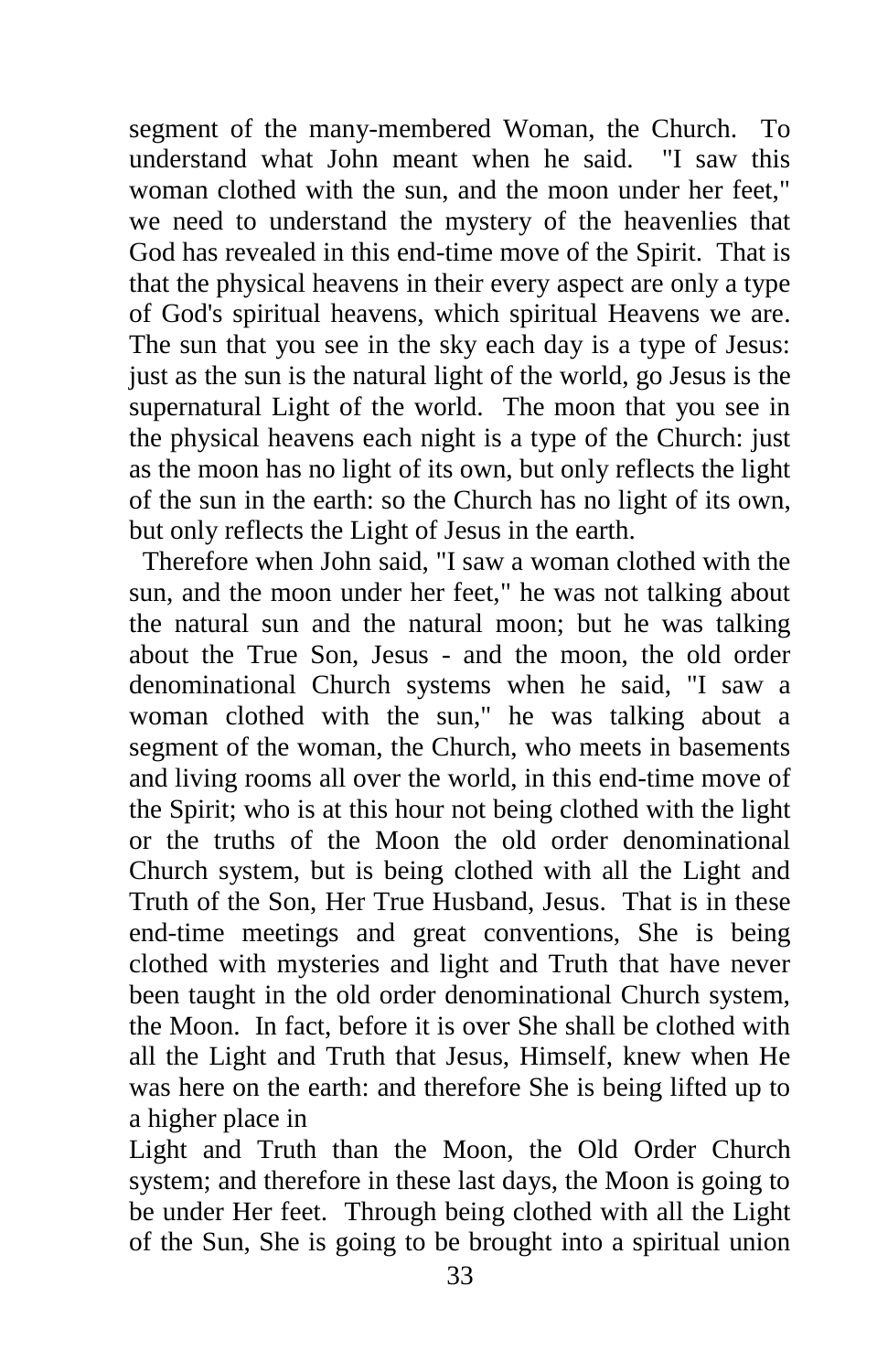with Jesus, Her Heavenly Husband, that will grow us up to the measure of the stature of the fullness of Christ, and change us into incorruptibility; so that out of this Woman clothed with the Son shall come forth a many-membered Manchild through whom Christ will rule and reign over this earth during the thousand-year millennial reign of Christ who shall have been caught up to the Throne of God, to rule all nations with a rod of iron.

 Certainly this Manchild will not be made up only of individual natural men; but also of those members of the Body of Christ who wear dresses: but through receiving all the Light of the Son, Jesus, they will have grown up out of the natural characteristics of their woman-flesh nature. and will have taken on those spiritual attributes of the Nature of Christ, the Eternal Man: faith, spiritual strength, agape love of God, patience, long-suffering, and all those spiritual fruits which are strictly the attributes of the Spirit - the only Eternal Man - of which all individual, natural men are only a type: and the terms that we have used in this world of types and shadows, that we exist in today; and the natural attributes of natural men and women who have existed in this world of types and shadows will have passed away: so that that which has been positionally true in this Church Age, since the redemptive work of Jesus was complete at Calvary -- that Christ is neither male nor female, and that women's position is not inferior to man's -- will be actually, absolutely, true: inasmuch as the many-membered Manchild will have come forth, and there will be no longer woman or man; but only one many-membered Manchild through whom, as Christ is reigning during the thousand-year reign of Christ on this earth, made up of what were once man and woman, but are now the many-membered Son of God.

 Therefore, woman's position in the Manchild will be one of non-existence. There will be no longer any such thing as man or woman, but only the Eternal Man, God's Manchild, into whom He has poured the fullness of His own Glory of His own Nature, ruling and reigning forevermore.